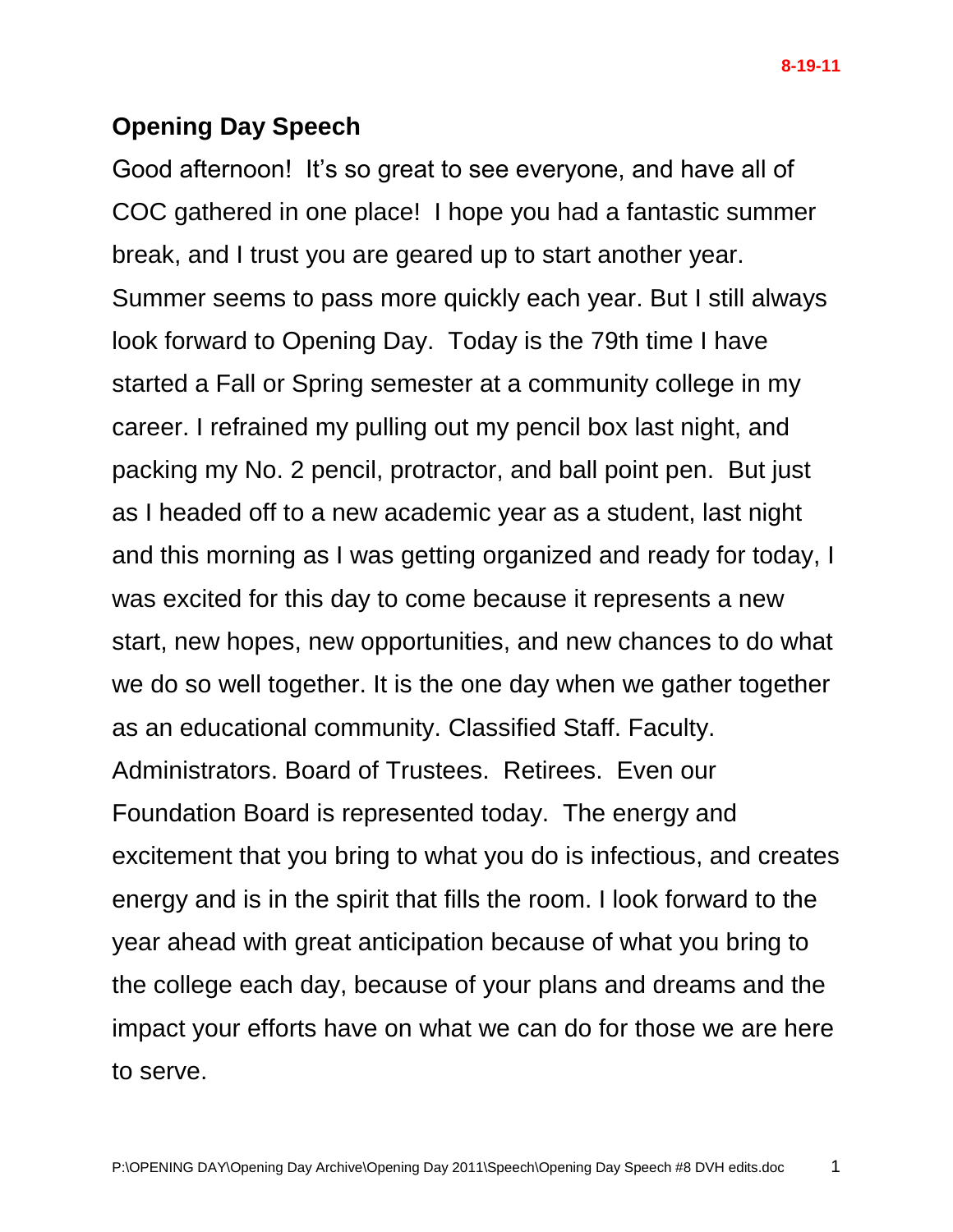As we get started, I want to take a moment and introduce our Board of Trustees:

- $\checkmark$  Michele Jenkins, President
- $\checkmark$  Mike Berger, Vice President
- $\checkmark$  Joan MacGregor, Clerk
- $\checkmark$  Bruce Fortine, Member
- $\checkmark$  Scott Wilk, Member
- $\checkmark$  Nick Onyshko, Student Trustee

This board sets the tone that lets lead with courage, context, purpose, and vision and do amazing things for our community, and I appreciate their leadership and dedicated service.

I also want to give some **special thanks** to those who worked behind the scenes to put together this outstanding event and ensure it is truly representative of who we are, and what we're about at COC. Please join me in showing appreciation to:

- Sandra Canas and everyone at ISSI for the delicious food.
- Jami Paige and Step Paglia for coordinating the menu;
- Graphics, Reprographics and HR for the programs, which showcase the employees whose anniversaries we are celebrating today;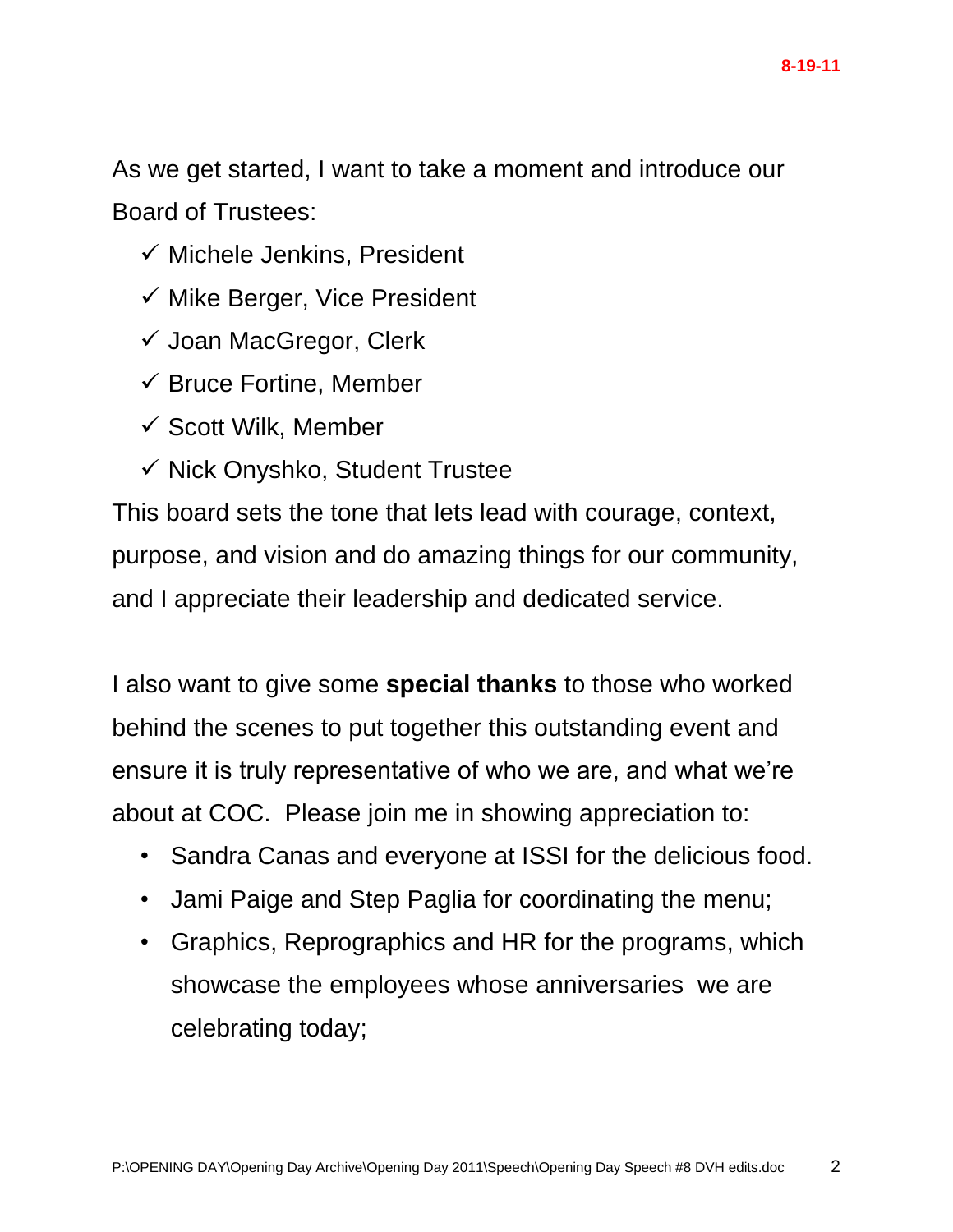- Nick Pavik for the T-shirt design, and Steph Paglia for coordinating the T-shirt distribution;
- Diane Fiero for the Presentation of New Employees, a visible example of how we are continuing to build our staff and our programs;
- Allison Korse-Devlin and Kari Soffa for their long hours in choreographing the stellar Opening Day dance routines;
- Shawn Irwin, Joe Lanthier, and Noel Lopez for the audiovisual set-up and always entertaining video, which provides a good deal of laughter for all of us;
- Pamela Daggon, for the wonderful table decorations;
- Our hard-working Facilities staff for setting up the tables and chairs, which gives us a place to sit and eat rather than stand around balancing our plates and utensils;
- Jim Temple and his staff in Computer Support for producing the CDs, which allow us to get a great deal of information in an easy-to-handle format;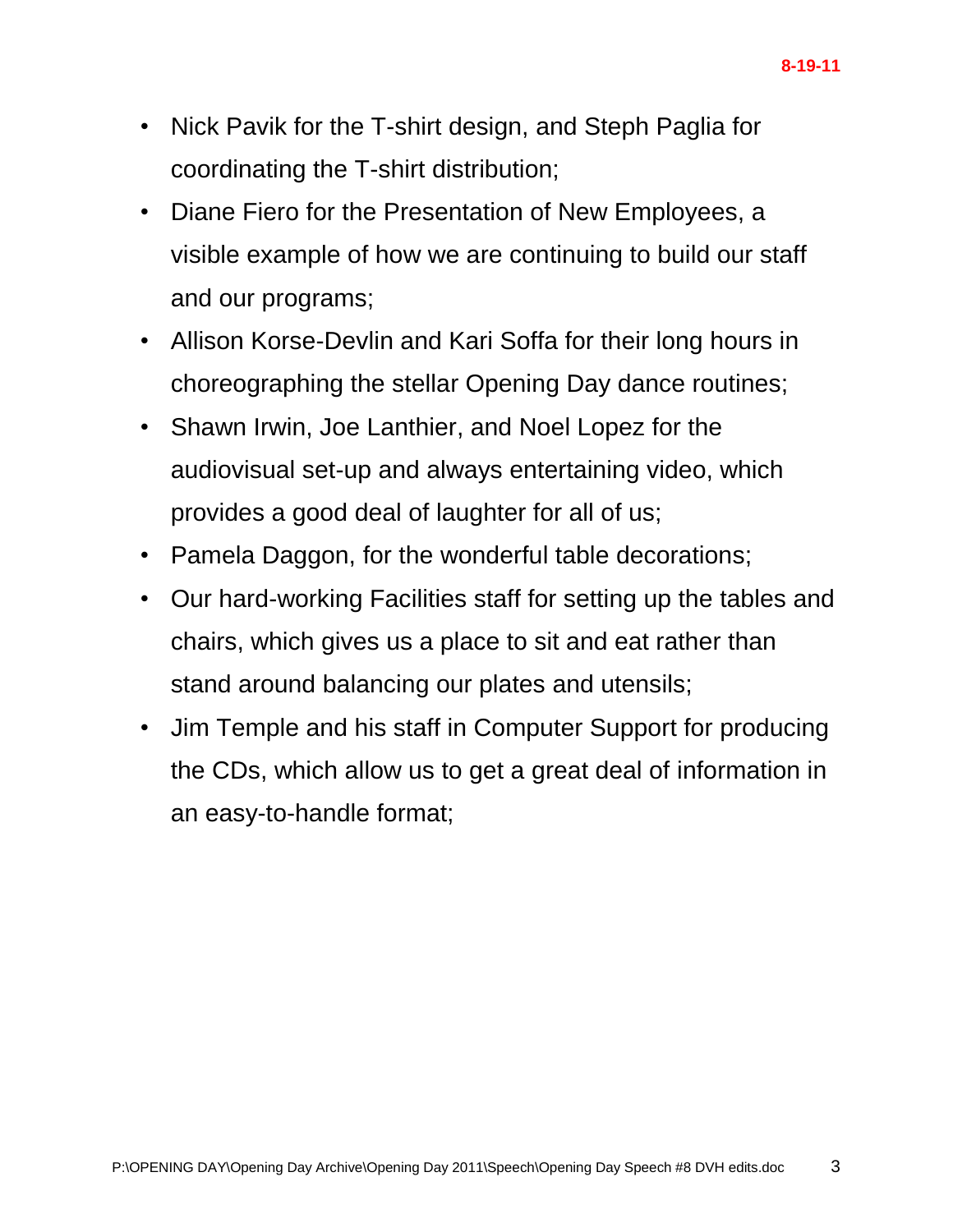And finally, I want to acknowledge someone else who is especially deserving of recognition for her involvement with not only today's event, but with every Opening Day since 1991. Lenore Marta from my office has worked tirelessly behind the scenes to select menus, coordinate decorations, recruit volunteers, print service award certificates, distribute invitations, and even bus tables. No matter what has needed doing, Lenore has tended to every detail to ensure our last 21 Opening Day luncheons have gone off without a hitch. This is her last Opening Day, since she will be retiring in December. In honor of her efforts over the last two decades to make this event a truly special day in the life of our college, I want to present her with a special gift. Lenore, would you please come forward? (WAIT FOR LENORE TO COME UP)

We created this memento that captures the spirit of our Opening Day festivities over the years and says: Thanks for lunch! In honor of 21 years of outstanding Opening Day Luncheons, your friends at College of the Canyons thank you for working so faithfully behind the scenes to make each event so special for your colleagues.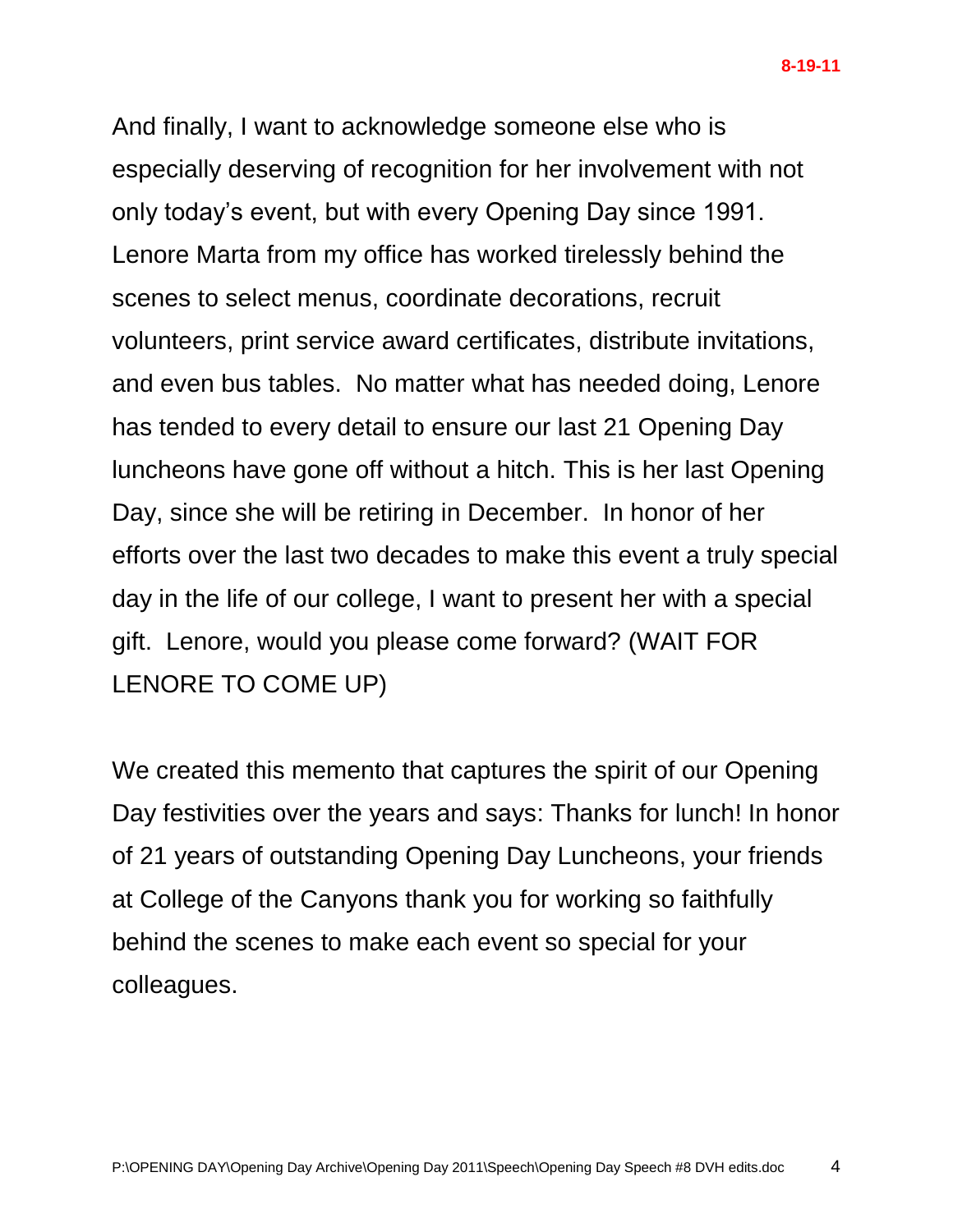On behalf of the Cougar Family, please know how much we appreciate your efforts. And next year, we'll look forward to seeing you as a guest so you can relax and enjoy yourself!

As we begin a new year, it is clear that we find ourselves continuing to face unique and challenging circumstances. As I read the headlines, California, and the nation as a whole, are in a state of flux:

- $\checkmark$  The stock market is a yo-yo.
- $\checkmark$  California unemployment climbed higher this week.
- $\checkmark$  The U.S. credit rating has been down-graded.
- $\checkmark$  A quarter of our state's high school students drop out before graduating.
- $\checkmark$  New jobs are not being created in the US as they have in the past.
- $\checkmark$  And the state can't seem to pass a balanced budget.

In the midst of 360-degree turmoil, it can be incredibly difficult to know what to do.

- $\checkmark$  Play it safe, or take a chance?
- $\checkmark$  Hoard your resources in supposedly safe ways, take fewer risks, do what is safe rather than what is needed?
- $\checkmark$  Or invest in opportunities that may or may not work out?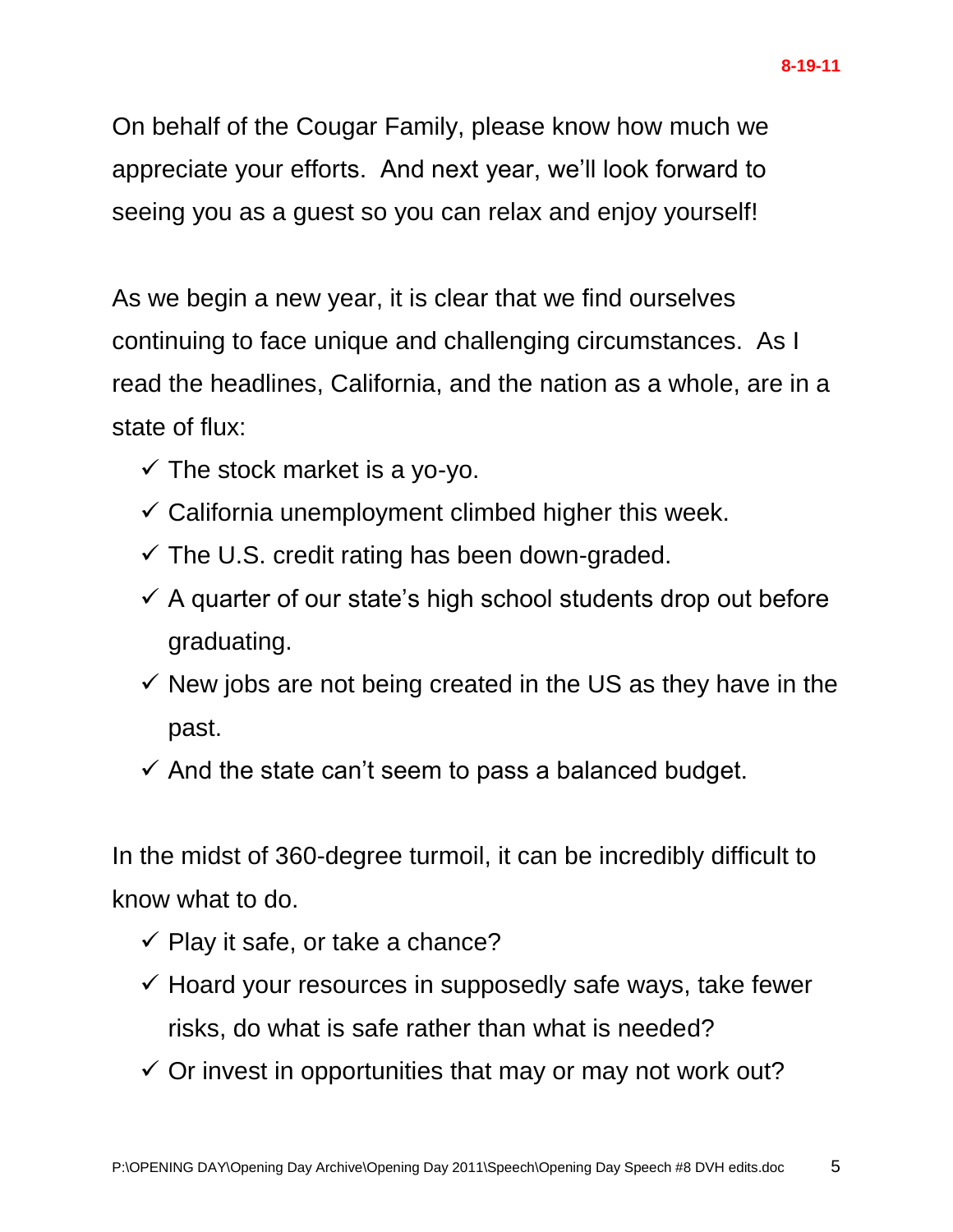Just contemplating the complexity of these decisions can cause even the boldest leaders to hesitate. But at COC, we don't hesitate. We move forward with focus and purpose.

It is during these crises when the bonds of partnerships, THE STRENGTH OF RELATIONSHIPS, and the importance of past planning helps to guide us through the chaos. Where we are today is a result of the effort of all those in the room. Our achievements are the sum total of our thoughts and actions of yester day. Thomas Jefferson said, "Do you want to know who you are? Act. Action will delineate and define you." The actions of our leaders here at COC past and present, from the classroom to the Board of Trustees, have set the stage and paved the way for this place we enjoy today. From creating innovative curriculum to building first-class learning environments, to the ever-growing number of staff and initiatives, their actions have determined what we can do today, created the capacity for what's possible and inspired us to move forward.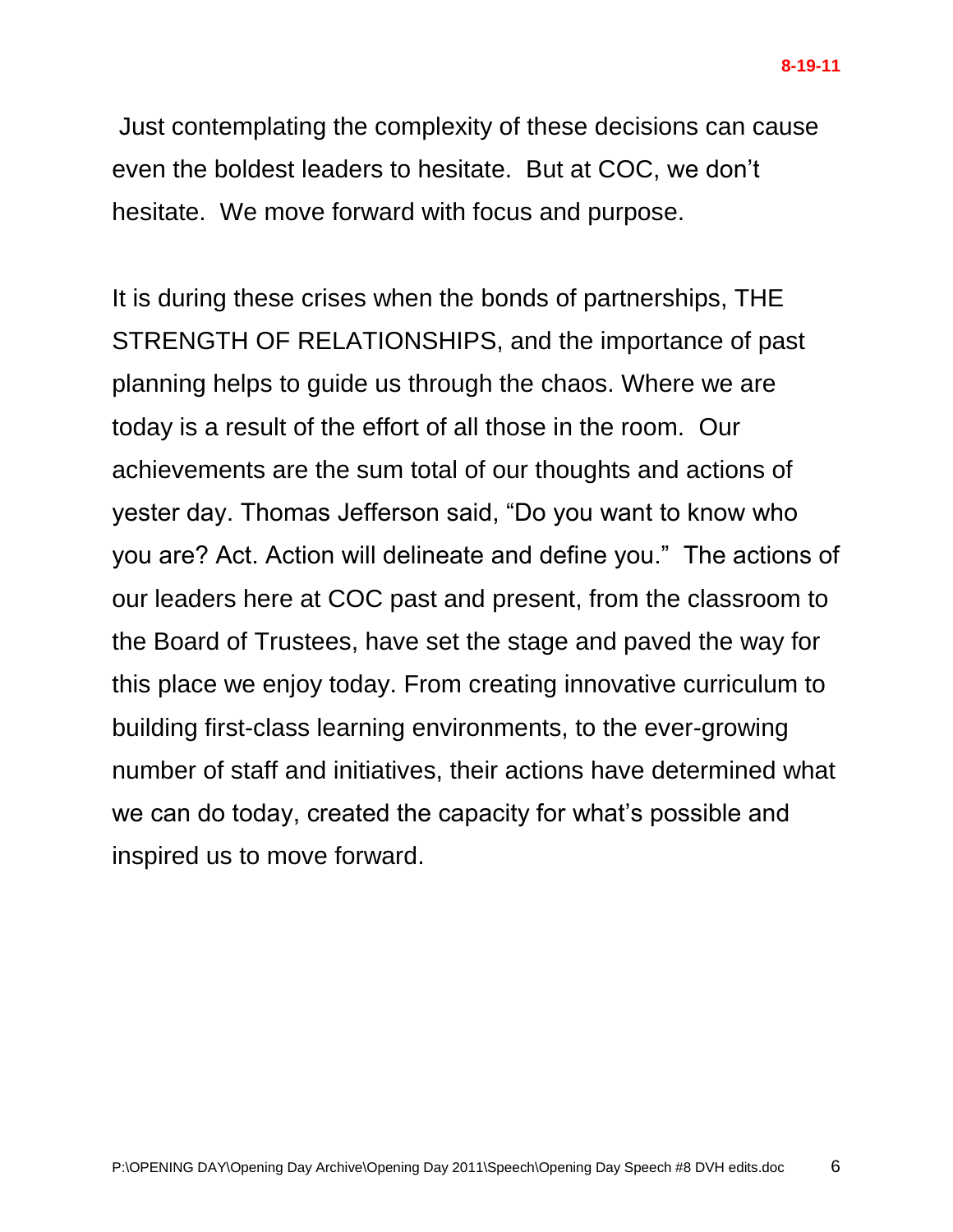As we weather these storms; when we push forward with new programs and new initiatives; when we as a district forge a new path that was previously unknown to us, it is during these times when we also serve as beacon for our neighbors, our community, our sister schools, and to the state as a whole. When the whole world is waiting to see what is coming next, people look to and support those who say, "Crisis be damned – we *will* find a way!"

As professional futurist Garry Golden shared with the faculty this morning, amazing new technologies looming on the horizon will be a major part of that transformation from today's notions of education and business, to tomorrow's. As a leader of change, a place known for its innovation and trail blazing, College of the Canyons will continue to evolve, without sacrificing any of the quality that has made us so respected and admired. That comes as no surprise to us, as, in fact, as our track record reflects; we are quite adept at dealing and leading change and development, of touching lives and of making a difference.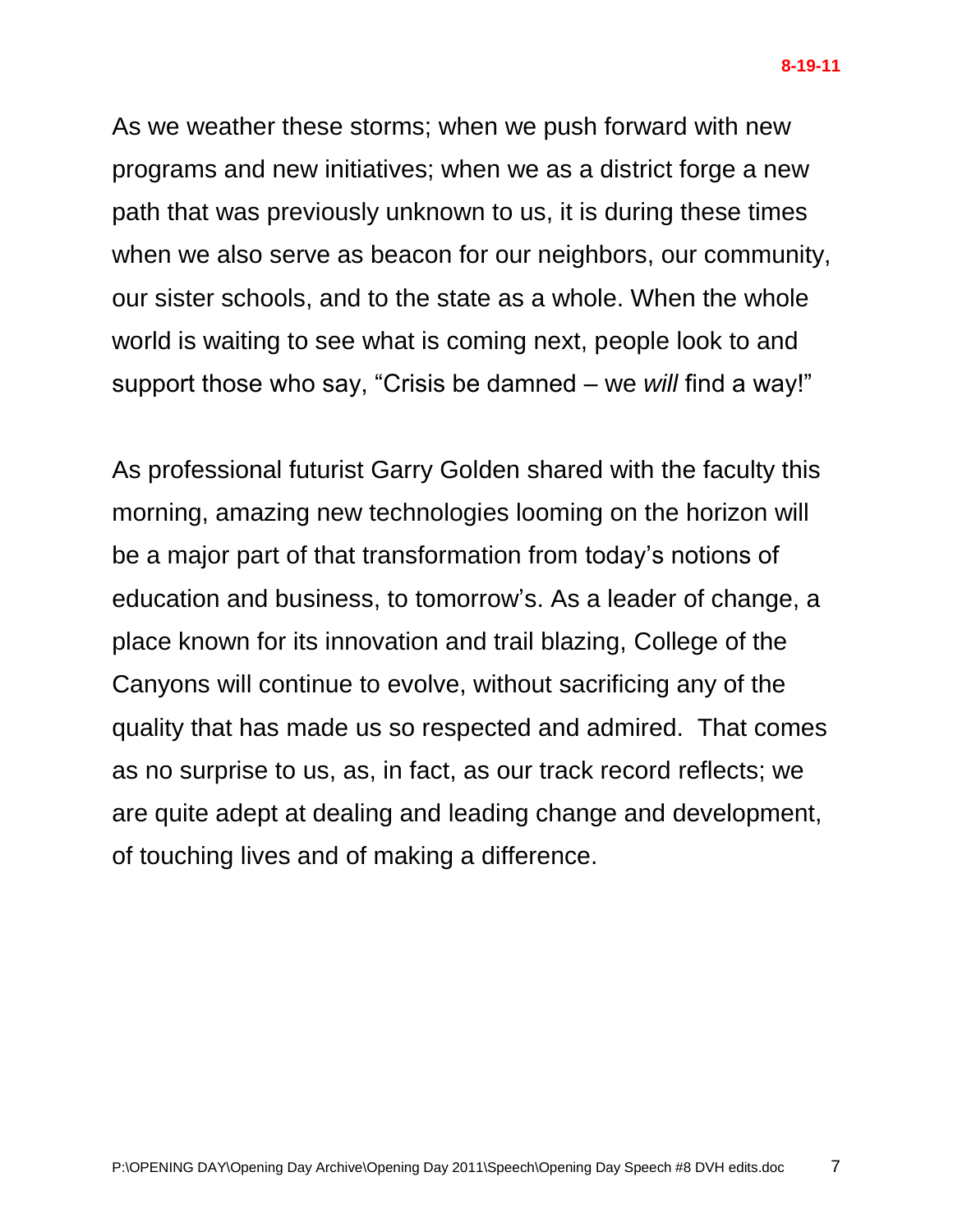By any measure, and in the public's opinion, College of the Canyons is a leader in our field. People tell me that all the time:

- $\checkmark$  Roger Seaver and Kerry Carmody, the CEOs at Henry Mayo Newhall Memorial Hospital and Providence Holy Cross – Training our nurses.
- $\checkmark$  Don Fleming, owner of Valencia Acura Preparing auto technicians.
- $\checkmark$  Parents Providing quality education at a fraction of the cost.

As everyone knows, I love talking about the college and I am proud of our successes and grateful to the talented and committed people who make magic happen daily on our two campuses. We are successful by any measure.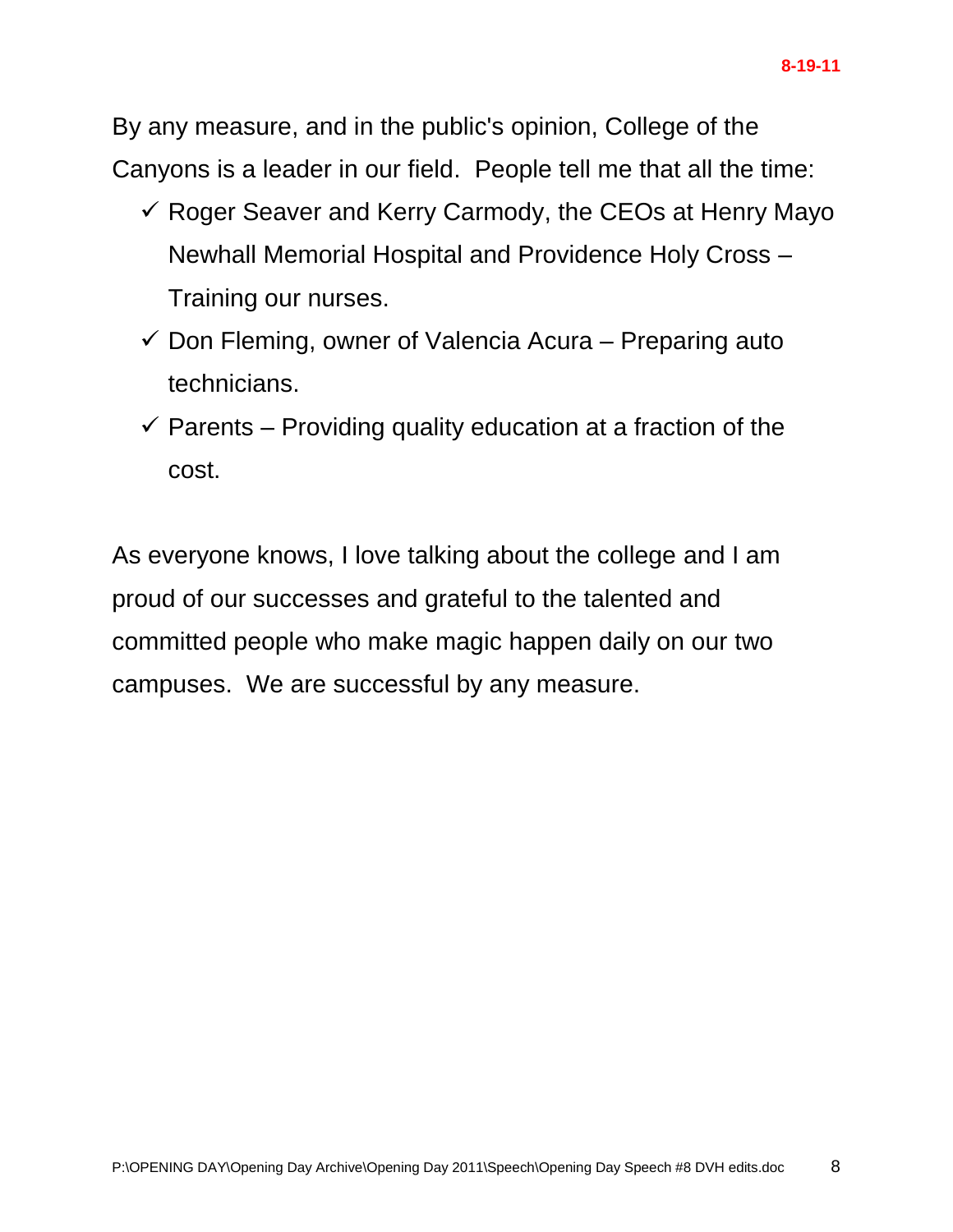Success often means that someone, or some department, has found a working solution to whatever change or problem was before them. It may not have been the first solution; it may have taken repeated tries; it may have been an issue that we saw coming for years, or one that sprang up on us overnight. Success means working the problem, crafting a plan, implementing that plan, and forging ahead. Success also requires the ability to get to the heart of just what the problem is. One of my favorite methods for doing so is asking one simple question that always dissolves complex issues down to the most fundamental level: "So what?"

My doctoral advisor at the University of La Verne always asked me that question. No matter how convoluted the topic, or how complex the information, he brought it back to this one key consideration. "So what?" It's so simple, and yet so profound – and so easily forgotten. To remind myself of the question's importance, and its clarity, I had it engraved on a sign and it hangs on the wall just behind my desk. Every day, I walk into my office and have to answer that question – "So what?"

- $\checkmark$  **So what** does all the change mean and what difference does it make, anyway?
- $\checkmark$  More to the point, **so what** does it all mean for COC?
- $\checkmark$  And, so what role do we play in all this?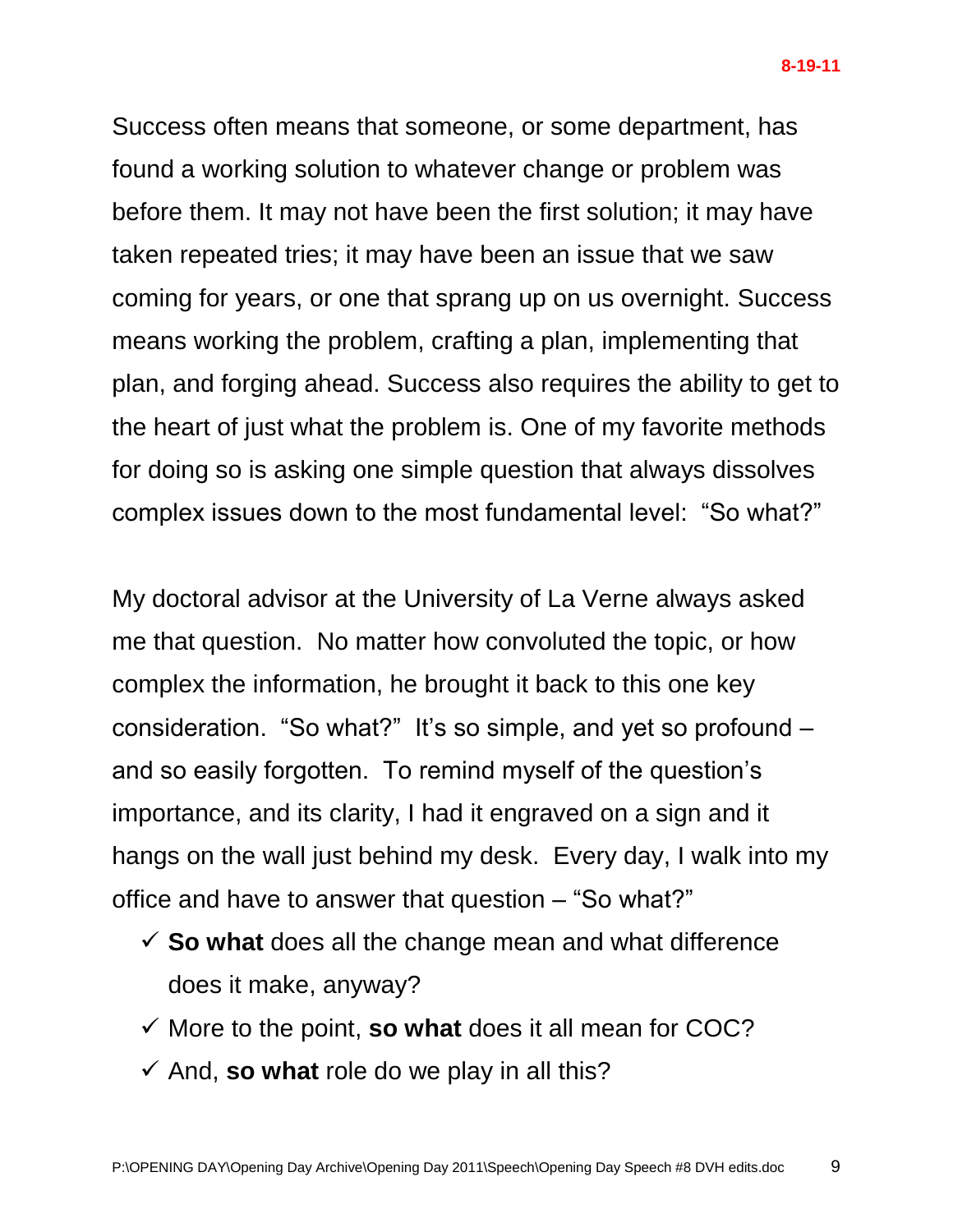These aren't new questions for you. I know you have grappled with them and given them considerable thought and study as you have completed your annual plans, identified student learning outcomes, charted out your department goals for the year, or identified personal professional plans for yourself.

At COC, we are quite adept at looking into the future with a telescope, projecting what's ahead, and planning accordingly, and not just looking only at what is in front of us with a microscope. Our ability to anticipate and plan is one of the key reasons we have been so successful in enhancing our own capacity, and in growing our college so we can meet the needs of our students and community in ever-increasing ways and with breadth and depth that matters.

At last year's Opening Day, I challenged us to ask ourselves, and then act on, four questions:

- $\checkmark$  What is one new thing I can attempt in the next 12 months to challenge myself and grow beyond my current boundaries?
- $\checkmark$  What can I do personally to create opportunities for our students?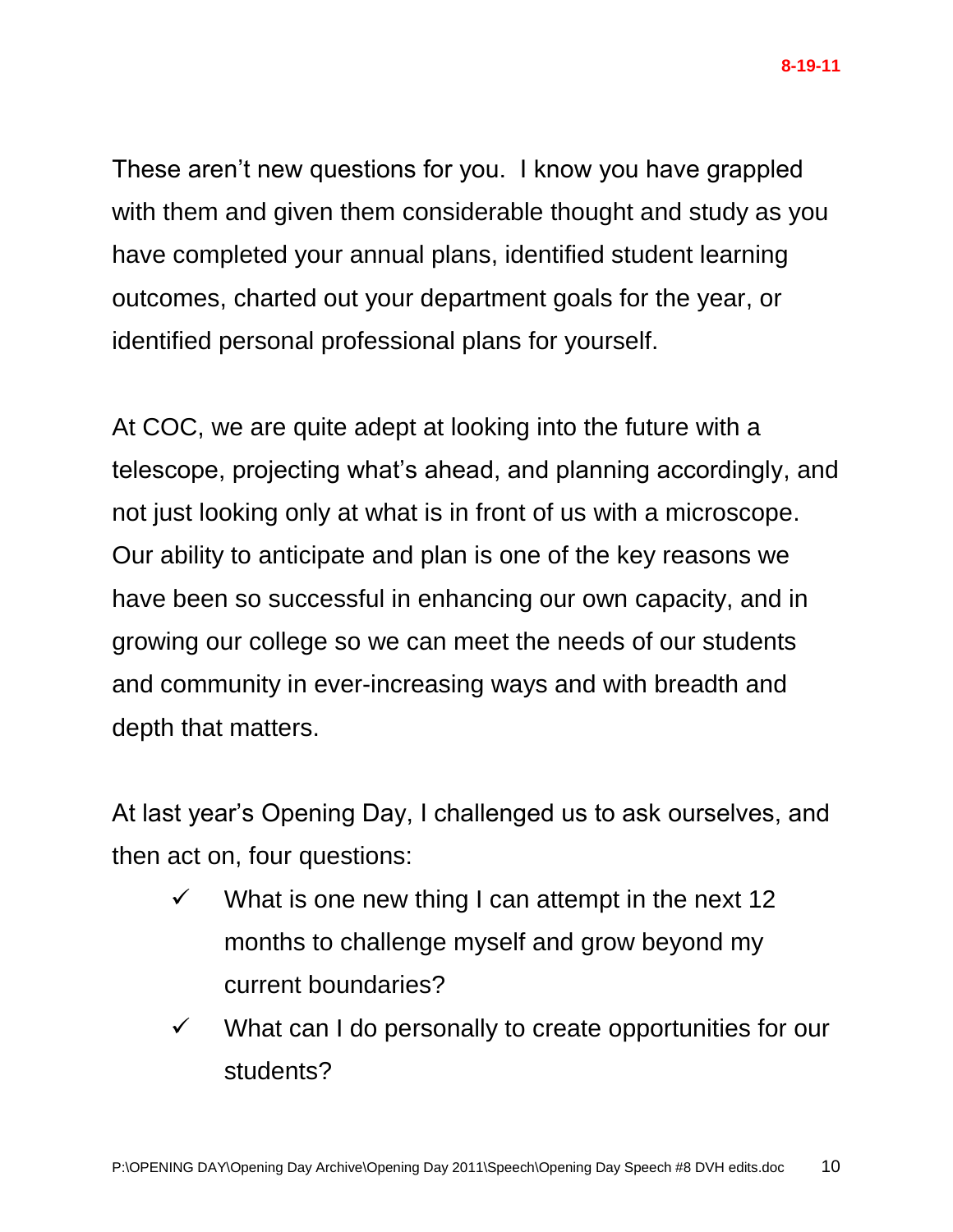- $\checkmark$  What bridge can I build to another department?
- $\checkmark$  What can I do personally to expand our community's connections with College of the Canyons?

It's clear you did that, as the answers are evident in our record of what we have accomplished **this past year**. We:

- Secured \$6,180,376 in **grant funding**.
- Provided **Financial Aid** services to 22 percent more students, and increased loans to students by 36 percent.
- Expanded the **Honors Program**.
- Connected with recent high school graduates through the **First Year Experience** program.
- Improved the academic performance of student athletes through **The Zone**.
- Saw the **1,604th** person graduate from the University Center with a bachelor's degree or master's degree.
- Secured **\$1.9 million** in economic development grants and training revenue for the Small Business Development Center, Center for Applied Competitive Technologies, Business Incubator, and Employee Training Institute so we could help area businesses retool, retrain, and build momentum in these challenging economic times.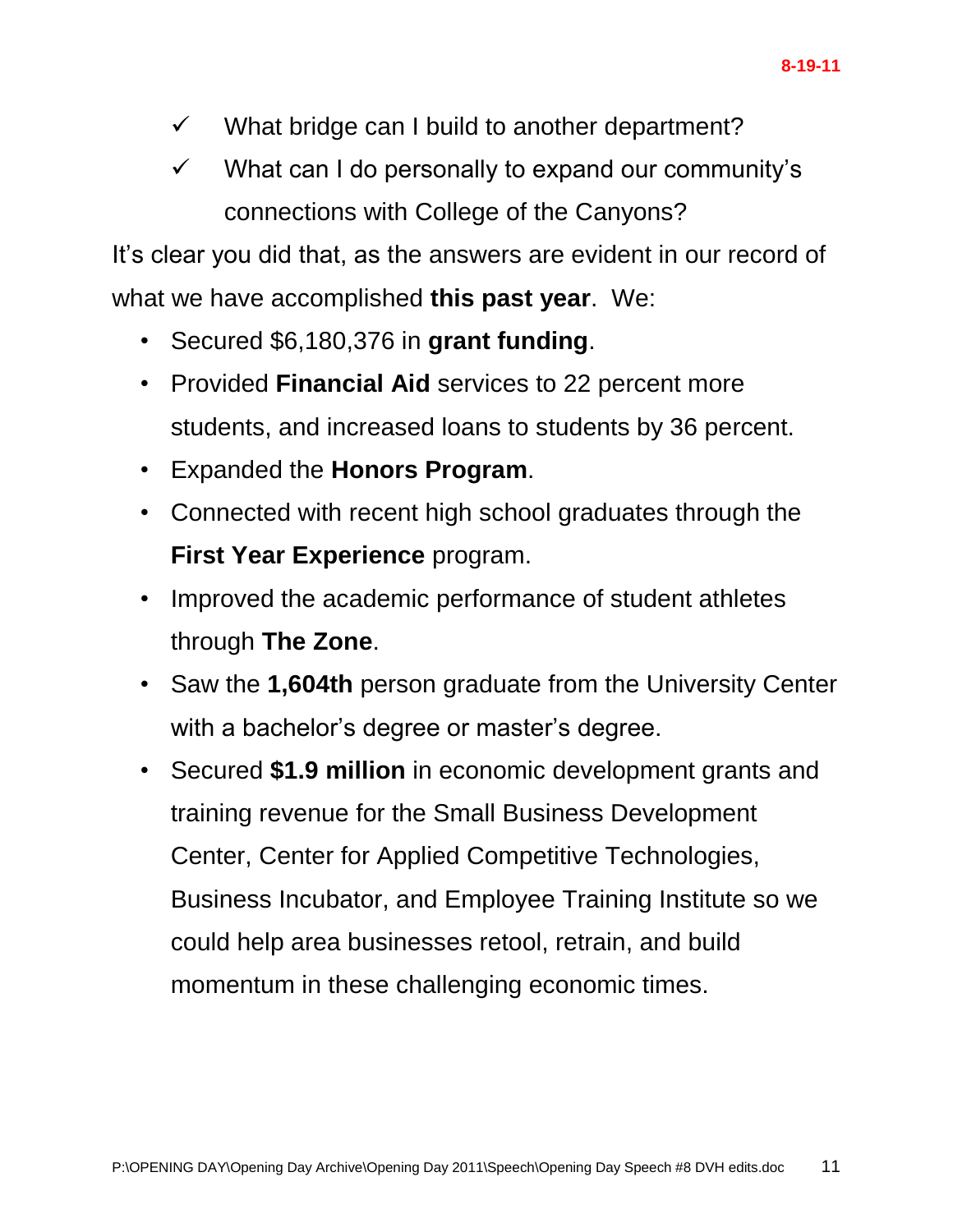- Provided training services to **3,063** local employees and served **547** employers through ETI, CACT and SBDC.
- Launched the week-long **"Celebrating the Humanities"** program, which featured a wide range of events enjoyed by faculty, staff and students.
- Hosted another successful installment of "**ArtStart**," and provided the community with samplings from the artistic offerings at COC - music, dance, theatre, RTVF, animation, graphic design and studio arts.
- Received recognition as the top-performing SBDC in the Los Angeles region as measured by client results/service levels provided.
- Launched the **Medical Lab Technician** training program, becoming one of the first community colleges in the state to offer training in this high-demand field.
- Won numerous academic and athletic awards, including the first-ever national gold medal for our **Speech Team**.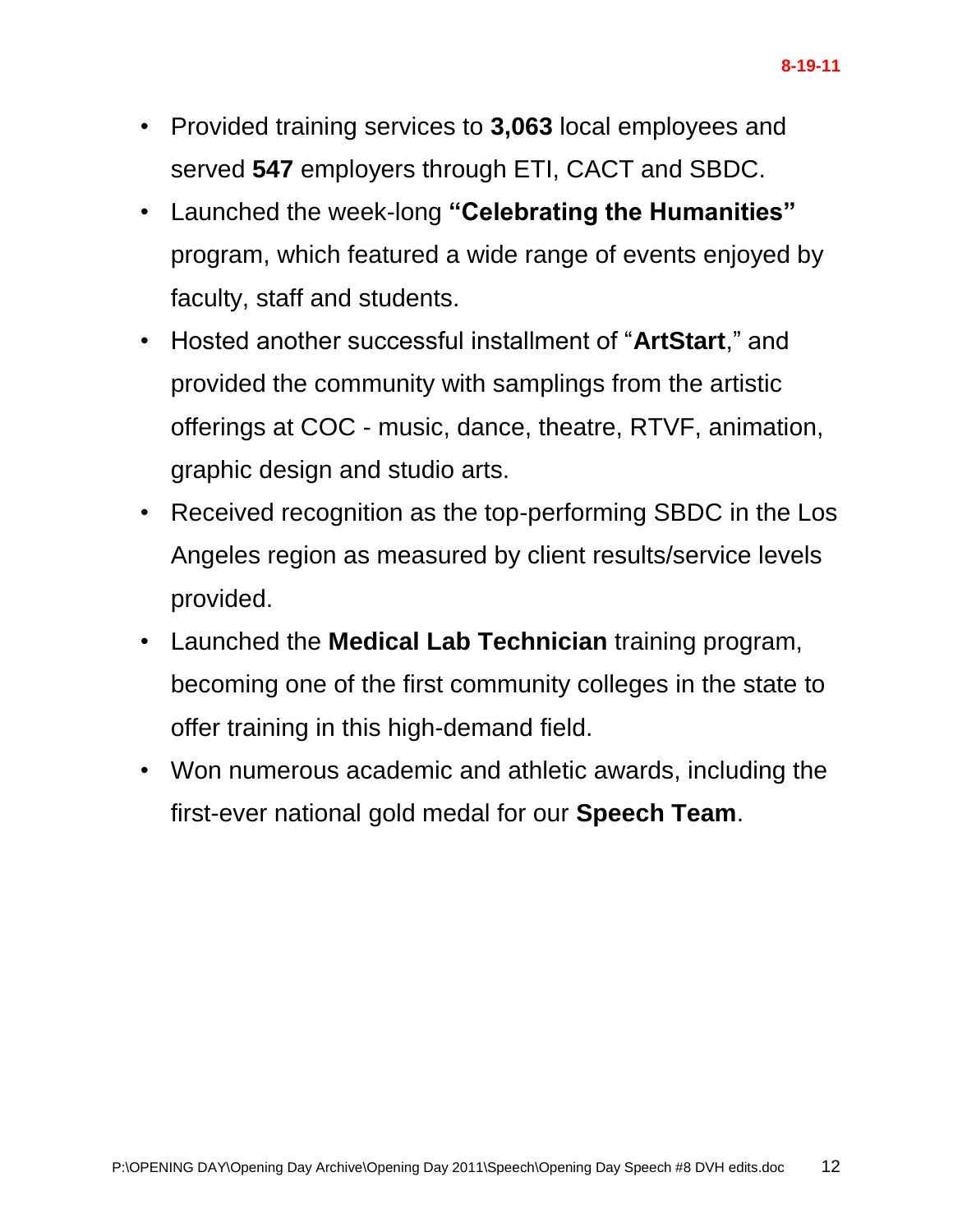- Reached out to 80 local organizations through the efforts of more than 45 faculty and staff and 400 students, which resulted in **Service Learning** being named to the President's Higher Education Community Service Honor Roll. We were one of only 16 colleges or universities in California to receive the distinction – and the only community college.
- Brought together the leaders of local community service organizations through our **Non-Profit Council** to promote partnerships and resource sharing so they can help provide needed services and support for those less fortunate.
- Shared the wonder of the arts with more than 17,000 elementary, middle and high school students thanks to the **K-12 Arts Partnership**.
- Moved the **Re-Entry/Veterans Center** into its own office so we could expand its services and help ensure our growing number of veterans and re-entry students are successful as they work toward completing their educational goals.
- Added new degree options in the **University Center**, including a BS in Engineering from Cal State LA, an Autism Certificate, and an MA in Early Childhood Education from Brandman University, and a Master of Social Work from CSUN.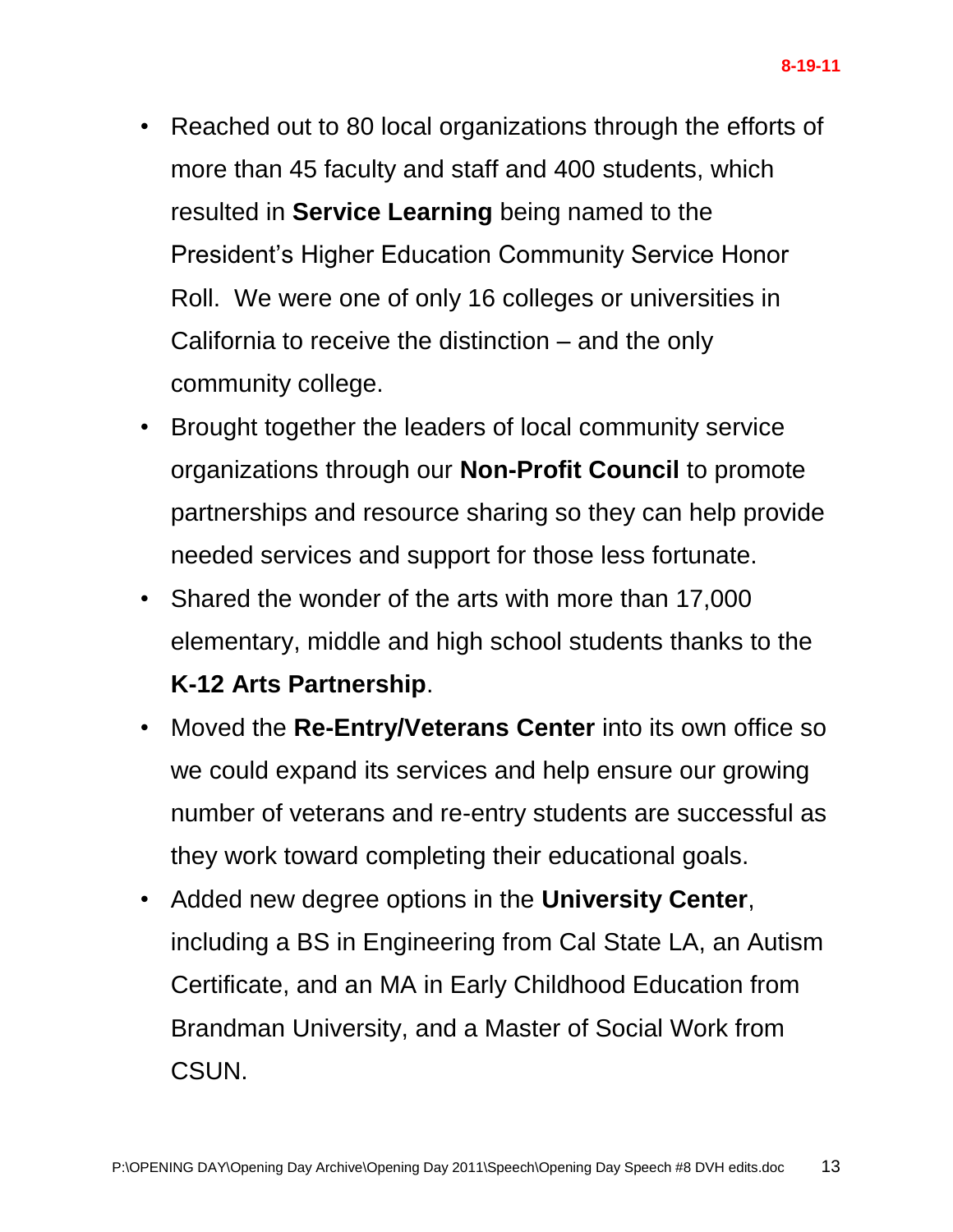• And we have 95 new \$1,000 scholarships available for our future students because we exceeded our fund-raising goals in the Osher Foundation Scholarship Challenge by 174 percent. Out of 110 community colleges statewide that took part in the Osher challenge, College of the Canyons finished fifth in total dollars raised, generating \$1,065,000. COC was one of only six campuses in the state that raised \$1 million or more for this important initiative. By comparison, more than 50 other colleges did not reach the \$100,000 mark – including 27 campuses that raised \$10,000 or less.

As we consider the opportunities ahead, the focus and reason we do it resides in how we answer three questions:

- $\checkmark$  So what does it mean on a personal level?
- $\checkmark$  So what does College of the Canyons mean to our students?
- $\checkmark$  So what difference do we make anyway?

To see and to hear people in this community speak to and about us, the answer is clear: COC is a constant.

- It is a source of stability for our community in an otherwise turbulent and uncertain world.
- It is a source of hope and inspiration and a place of possibilities and options.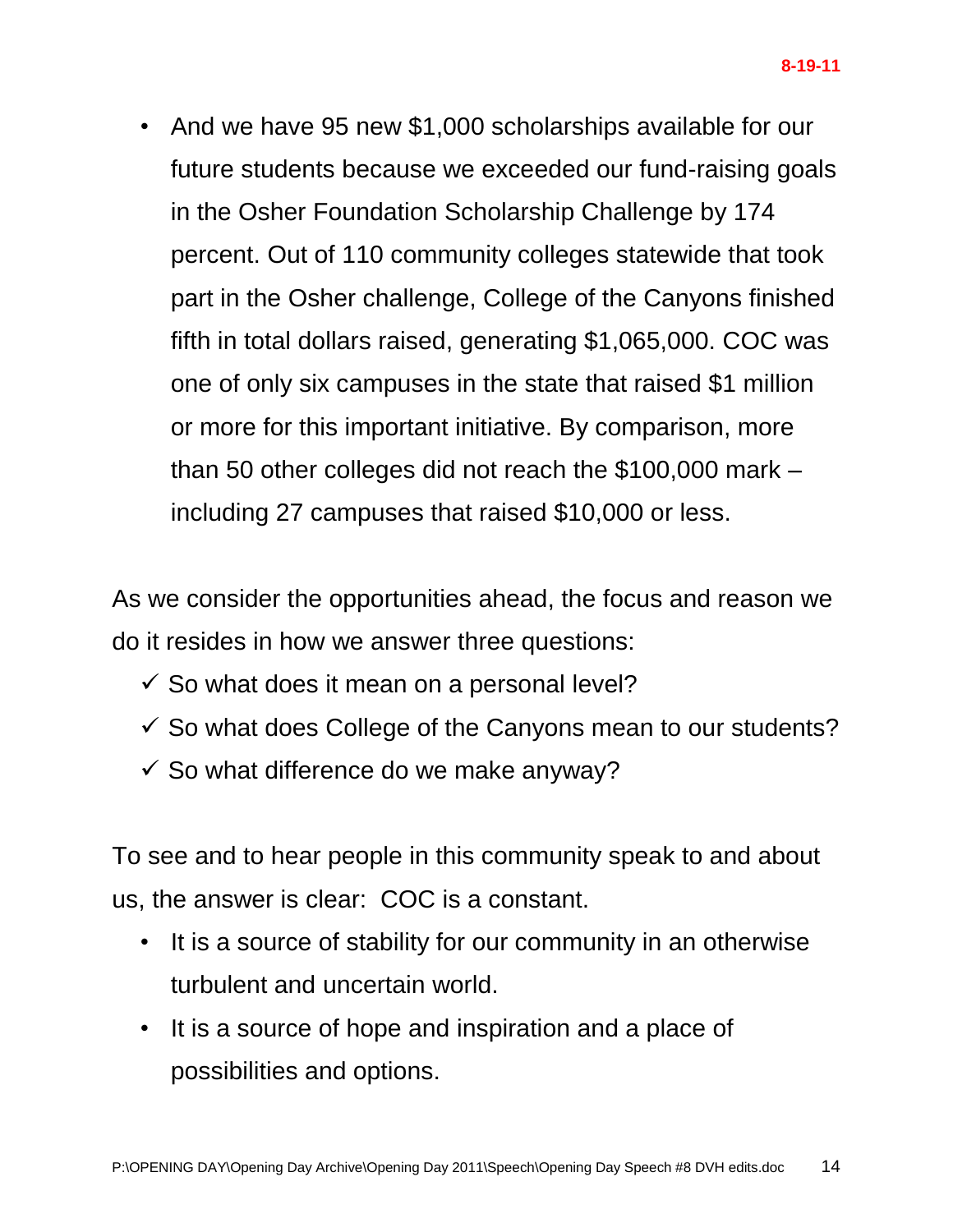- As they look at the changes happening around them, and to them, our students know they can count on College of the Canyons to provide them with a safe place to risk, and connect them to their future.
- They know they can count on COC; they know they can count on **you**.
- We inspire them!

And what can they count on you for? They can count on you to provide:

- $\checkmark$  Understanding
- $\checkmark$  Encouragement and hope
- $\checkmark$  Paths to opportunity
- $\checkmark$  Role models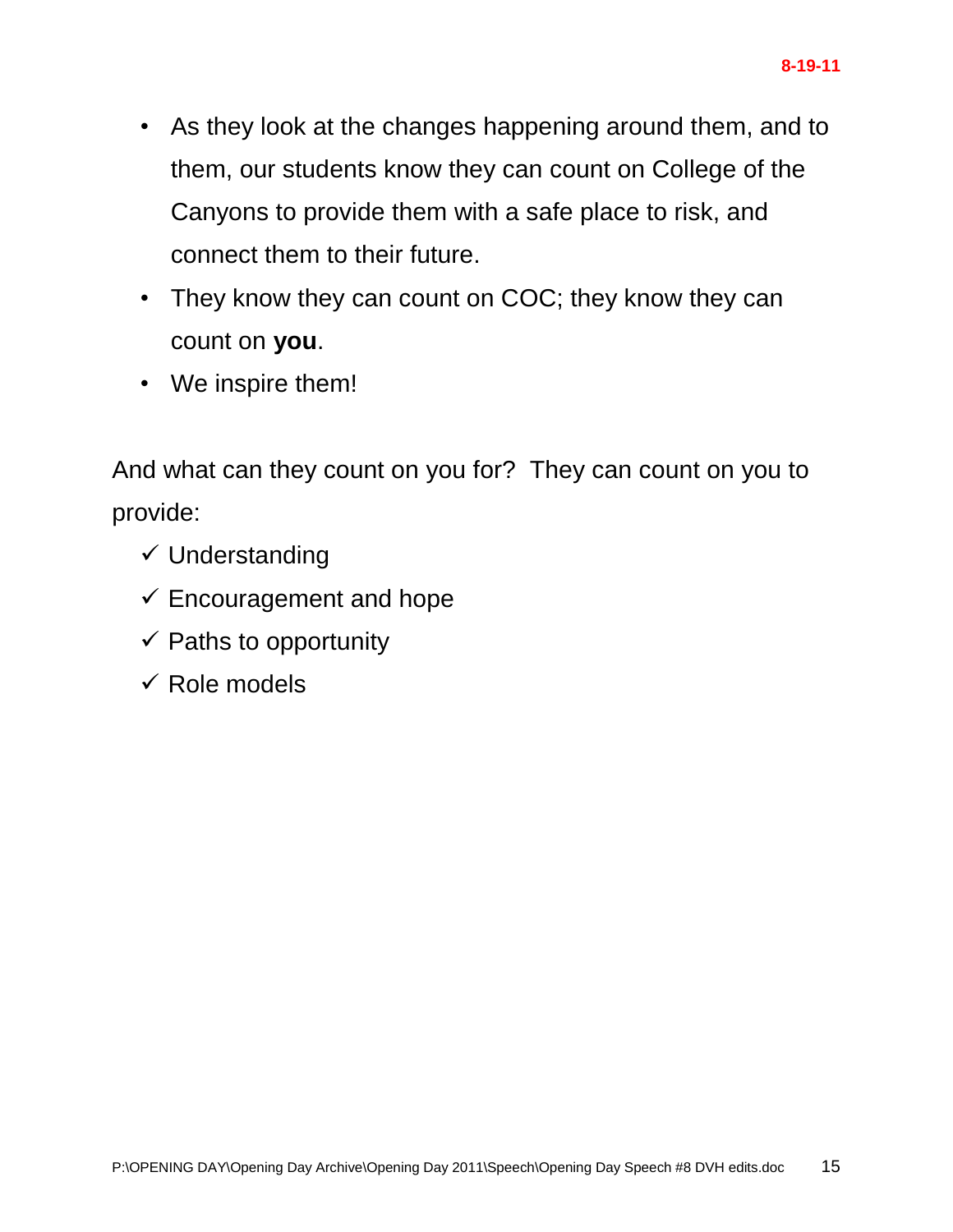In essence, they can count on **you** to inspire **them**. Johann Gottfried Von Herder said, "Without inspiration the best powers of the mind remain dormant. There is a fuel in us which needs to be ignited with sparks." As you provide understanding, encouragement, and opportunity, you provide the sparks our students need to fuel their growth and development, and ultimately change their lives. You help them gain the confidence to believe that if you don't settle for anything less than your best in life, you'll be amazed at what you can accomplish. And that is a rare and priceless gift indeed!

So what difference does understanding make? The reason our students are ultimately successful is because of the understanding and acceptance they receive from all of you. Our state Chancellor Jack Scott likes to say that California Community Colleges take the top 100 percent of students in the state. Unlike, the state's other higher education systems, or private colleges and universities, we make no distinctions among those whom we serve. It is an honor and a privilege for us to educate each and every individual who finds their way to our campus.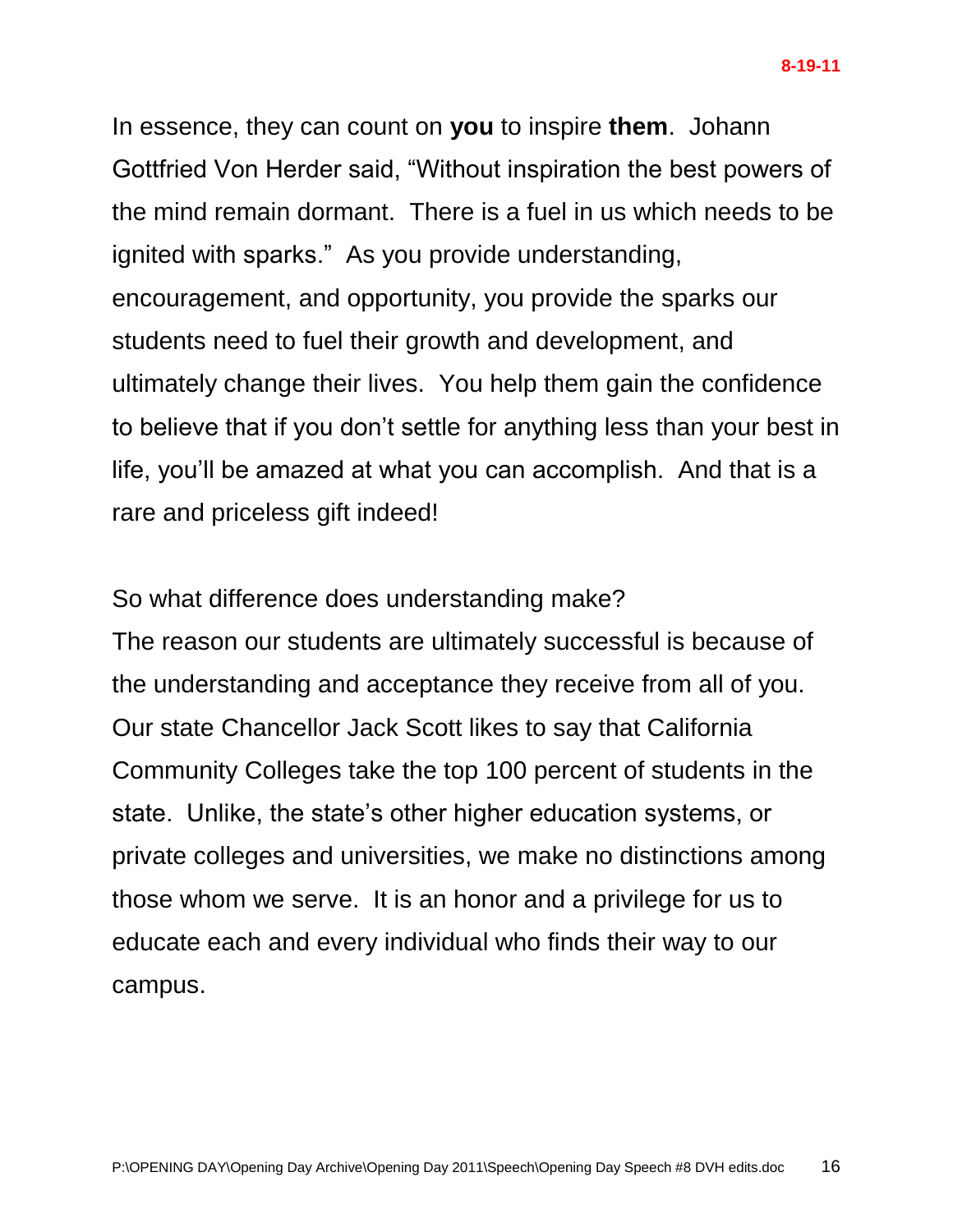- $\times$  Men.
- $\checkmark$  Women.
- $\checkmark$  Teens.
- $\checkmark$  20-somethings.
- $\checkmark$  30-somethings.
- $\checkmark$  40-somethings.
- $\checkmark$  Even 50 and 60-somethings.
- $\checkmark$  Veterans.
- $\checkmark$  Honors students.
- $\checkmark$  Basic Skills students.
- $\checkmark$  Transfer students.
- $\checkmark$  CTE students.
- $\checkmark$  Re-entry students.
- $\checkmark$  Disabled students.
- $\checkmark$  Black.
- $\checkmark$  White.
- $\checkmark$  Hispanic.
- $\checkmark$  Asian.
- $\checkmark$  Rich.
- $\checkmark$  Poor.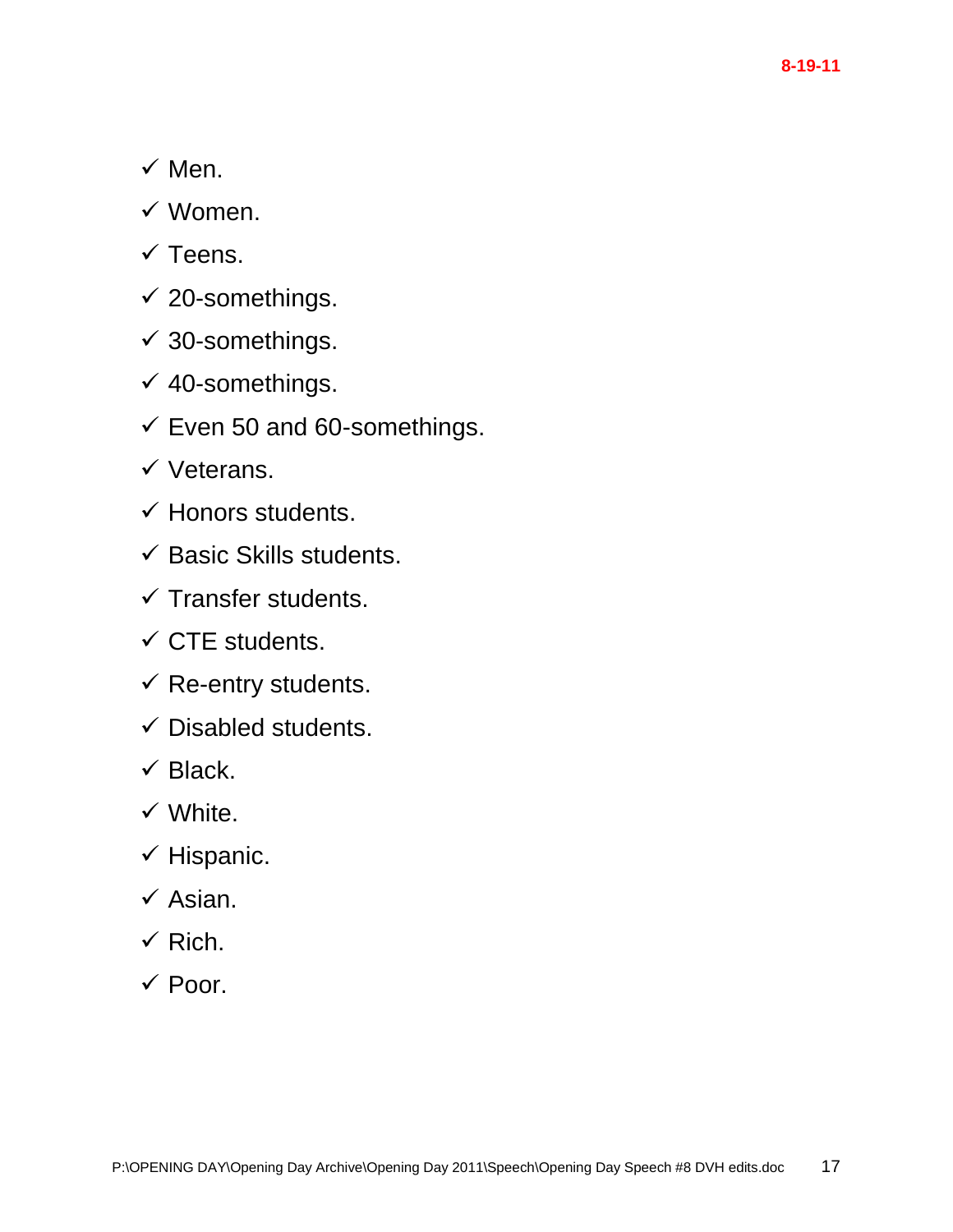In other words, **it doesn't matter who you are**, or what your past record of achievement is, if you need a chance to achieve, you are welcome here at College of the Canyons. That sense of acceptance and understanding tells our students "Come as you are. We will meet you there and help you grow to fulfill your potential." For all of these students, it is all about their relationships with COC, it is about their relationships with people who help them move forward. It is all about the people. Real people whose lives have been changed by real people.

Our **Veterans/Re-Entry Center** is just one example of those places on our campus that specializes in connecting with students and reassuring them that we **do understand** where they're coming from, and we're ready, willing and able to help. Rene Munoz is both a student and an active member of the U.S. Army National Guard. When he enrolled for the first time last fall, knew that he wanted to use his VA benefits to study civil engineering, but he didn't know exactly how to get started. "It was one of those things where I knew I had my VA benefits, but I just didn't know the process to get them," he said.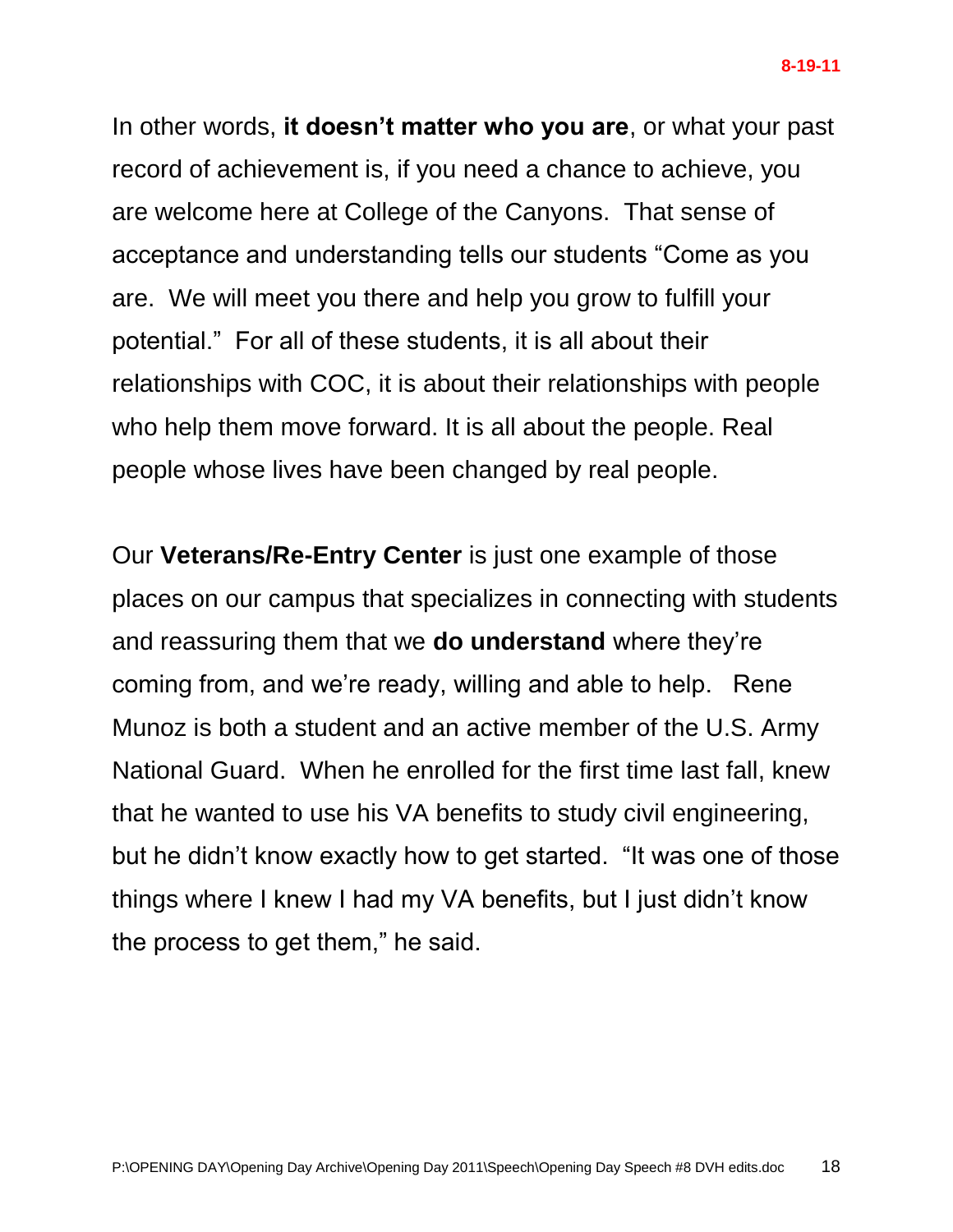After discovering the Center, Rene was quickly able to begin the process of applying for his benefits. He says, "If I hadn't come to the Center, I wouldn't have even known how to register for classes." "But this office deals with veterans and re-entry students on a daily basis. They know what you need, and what you need to do to get there."

"Coming here you're around other veterans and re-entry students who know what you're going through," Rene said. "It's welcoming, and you get a real sense that there is someone looking out for you." **INTRODUCE RENE**.

## **Encouragement**

Along with understanding, you provide our students with **encouragement**. Henry Ford said, "There is no man living who isn't capable of doing more than he thinks he can do." It is our job to expand the horizons of our students and show them what they are capable of doing and becoming through gentle encouragement, and on occasion, a swift kick in the rear.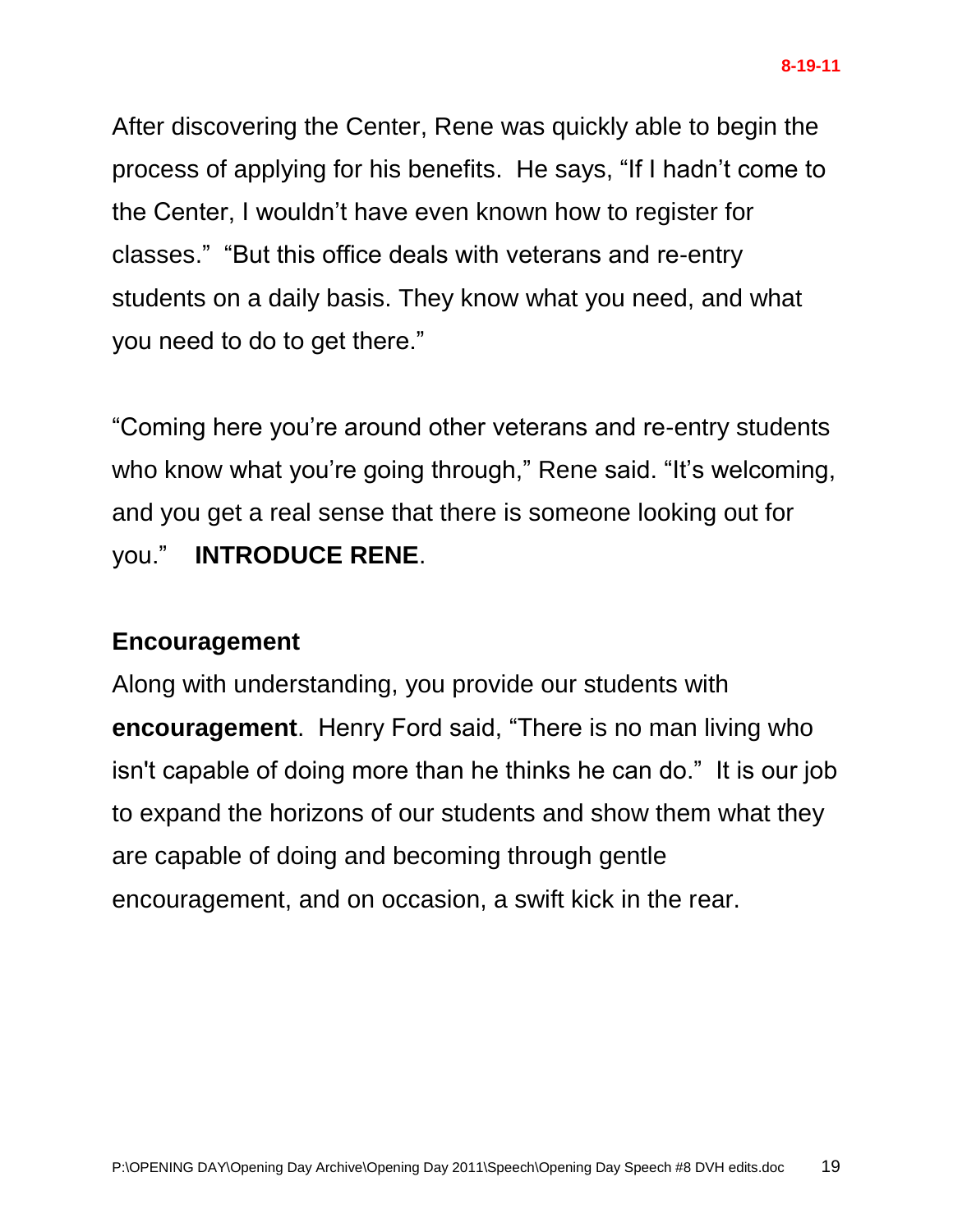During these uncertain times, tuition continues to climb at Cal State and UC campuses and at community colleges. We will process 15,000 financial aid applications on campus, a new record. Many students come to us having lost their jobs, their careers, or their companies, their homes, and in some cases, their families. They're not sure what comes next. They know they need to be equipped with new skills, but they doubt their ability to learn. Others find themselves at College of the Canyons because they were shut out of a CSU or UC campus. The uncertainty, insecurity, and self-doubt can be overwhelming. But you are quick to show are students that they **can** do whatever it is they put their minds too through your words of encouragement... A "you **CAN** do it," a word of praise, a helpful hand from you, can change a life.

For those of you in the English and Math departments, you know writing and math are two things that strike terror in the hearts of students. But you are instrumental in showing them they **can indeed** solve an equation or write a term paper. Here's what a student who used the TLC had to say about the help they received: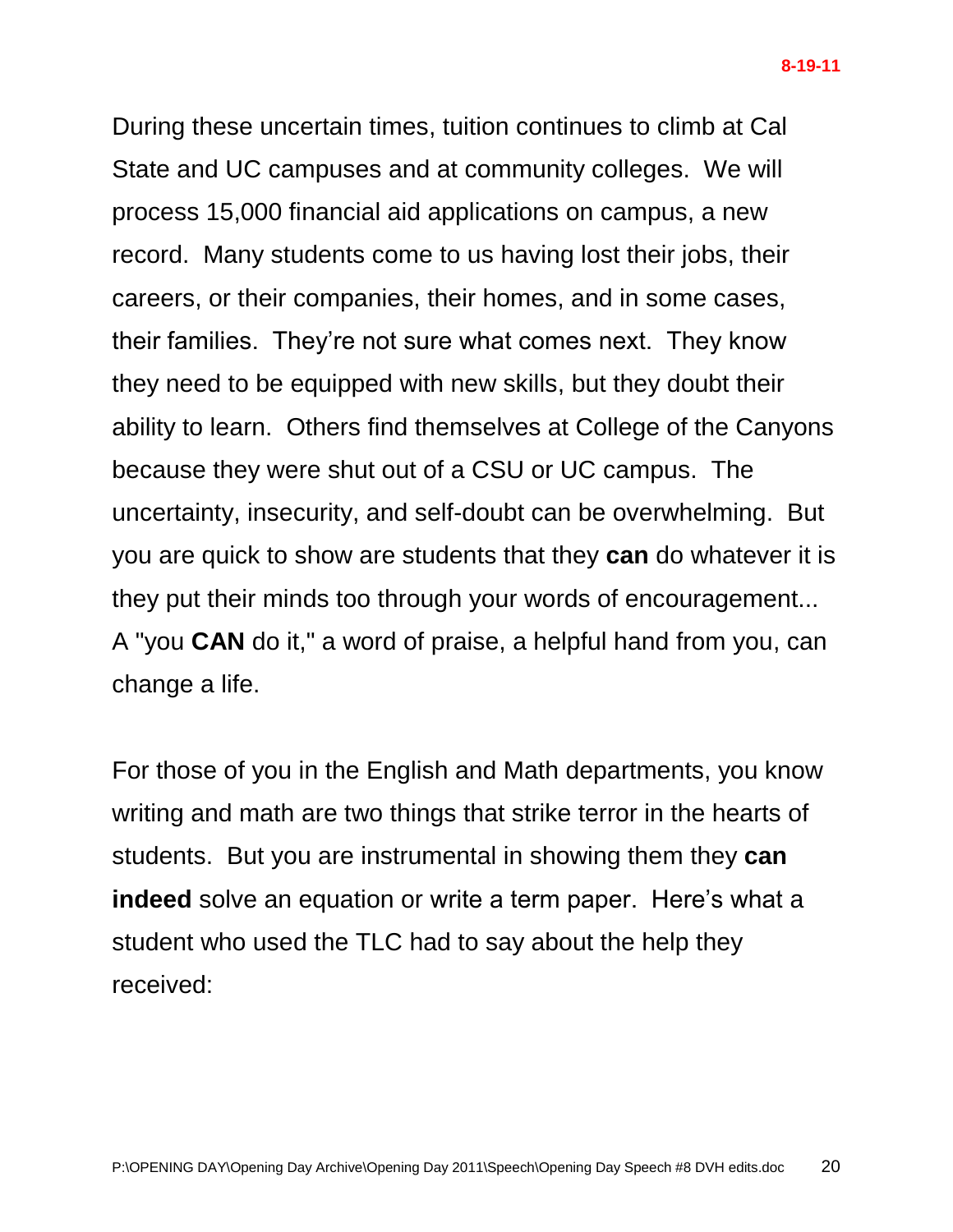- $\checkmark$  I was confused about the assignment and (the tutor) was able to help me complete an outline. He also walked me through different points that I can include in my essay. I am always very thankful for the help that I get when I come into the TLC!
- $\checkmark$  Instead of the tutor criticizing my paper, she talked to me about the subject and how to apply it to my essay. She helped me get a better knowledge of how to approach and broaden my thoughts on the essay topic.

And those who recently attended a **Building Math Confidence Workshop** came away with a whole new perspective. Here's what they said they learned:

- $\checkmark$  I have learned to change my thought to more positive thoughts. I also have learned that I can start taking math classes.
- $\checkmark$  Victim behavior does not promote actions!
- $\checkmark$  Thank you for helping me see that I am not alone in this endeavor and sharing skills/resources to assist me.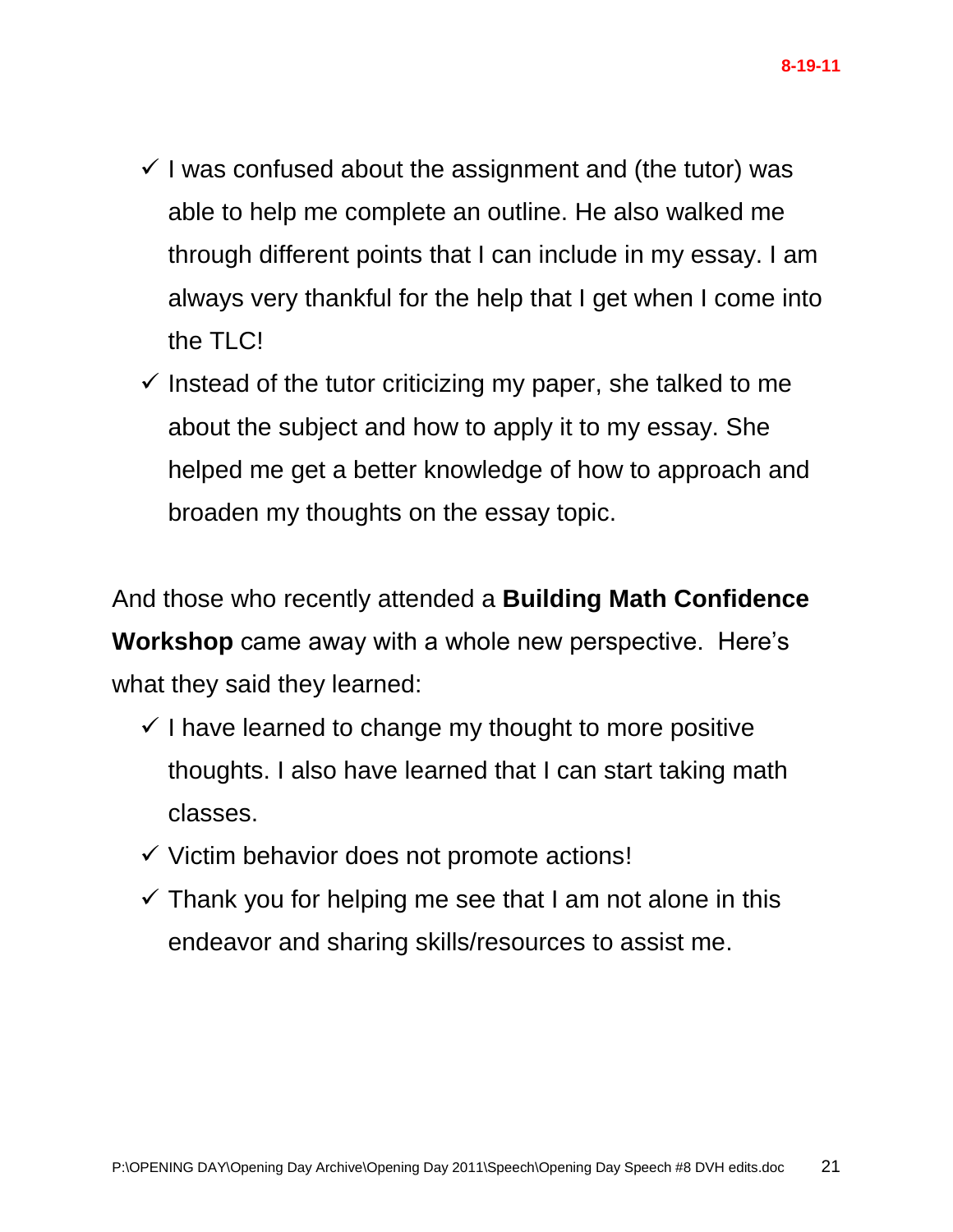At every turn, in ever so many ways, **you** serve as mentors and role models, and possess the credibility that allows you to relate to our students and their unique situations. Your impact on them, and the power of your influence, are inspiring and create a lasting effect.

We see that in this room. Almost two-thirds of our employees have been students at COC.

You came here with the same questions and doubts that our current students face, and along the way, you found the **strength** and **courage** to conquer those fears and achieve your goals with the help of others here. Your accomplishments point the way forward for our students and show them they too can become whatever it is that they want to become as they invest the time, energy, and effort required to do so.

Someone once said, "Instead of giving myself reasons why I can't, I give myself reasons why I can." So many of you gave people reasons that they could.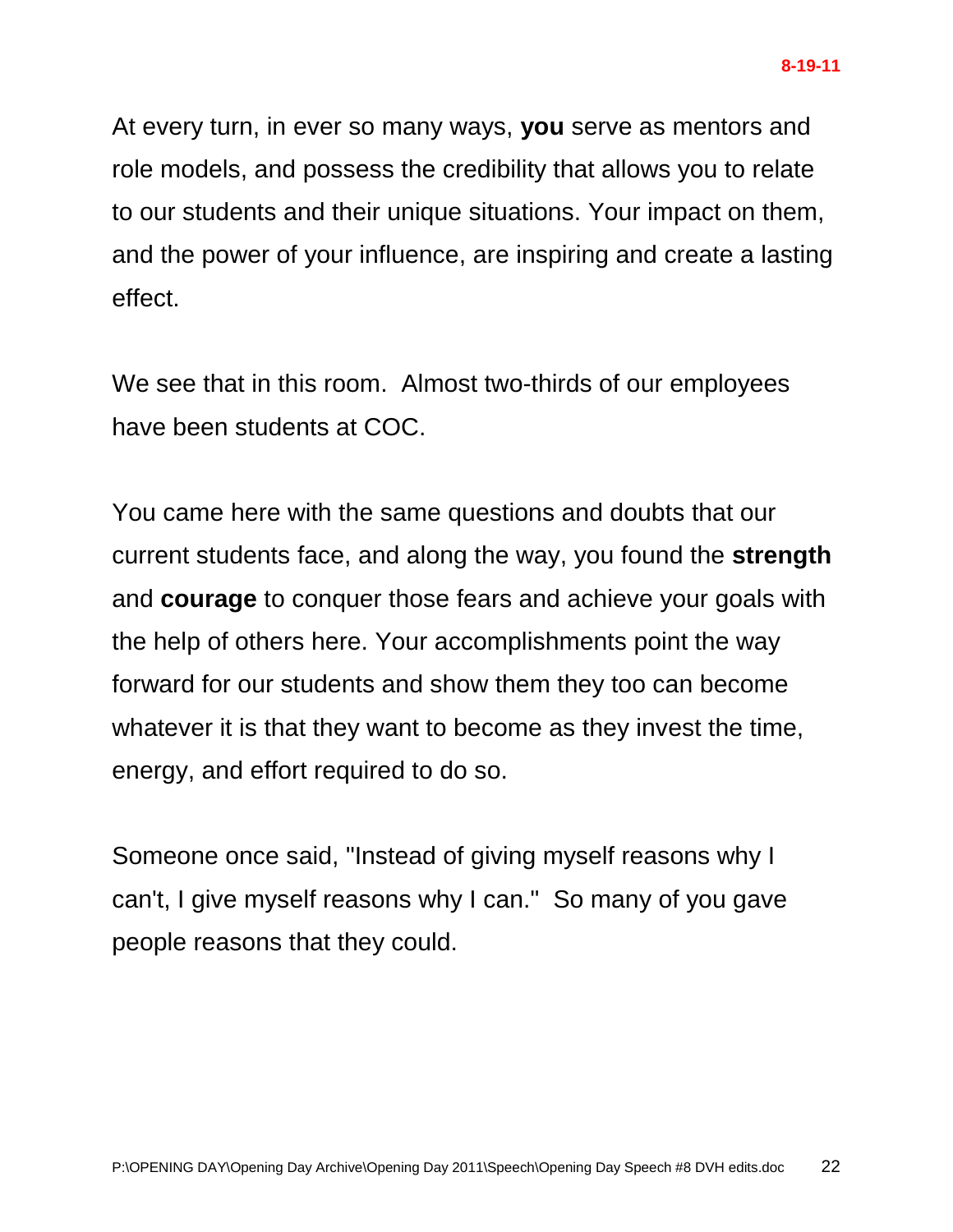**You** are the reason why our students **can,** because you've been in their position. This week I had the opportunity to host a New Employee Luncheon for the 12 newest members of the Cougar Family. I was so impressed by the poise, personality, and professionalism of each person, but what really stood out was how many had experienced College of the Canyons as a student.

- Griselda Antimo works as a Student Services Specialist II in Financial Aid.
- $\checkmark$  Jill Carleton also works as a Student Services Specialist II in the Financial Aid office.
- $\checkmark$  Kim Haglund is an instructional lab tech in the TLC. She is a familiar face in the TLC Lab and the ZONE, having first worked there as a College Assistant beginning in 2003, and as an Adult Hourly beginning in 2006.
- $\checkmark$  Faby Marton is the site supervisor for the Center for Early Childhood Education at the Canyon Country Campus. She holds an Associate's degree in Child Development from COC, and she plans to attend classes at the University Center, to pursue a Bachelor's, then Master's degree in Early Childhood Education/Child Development.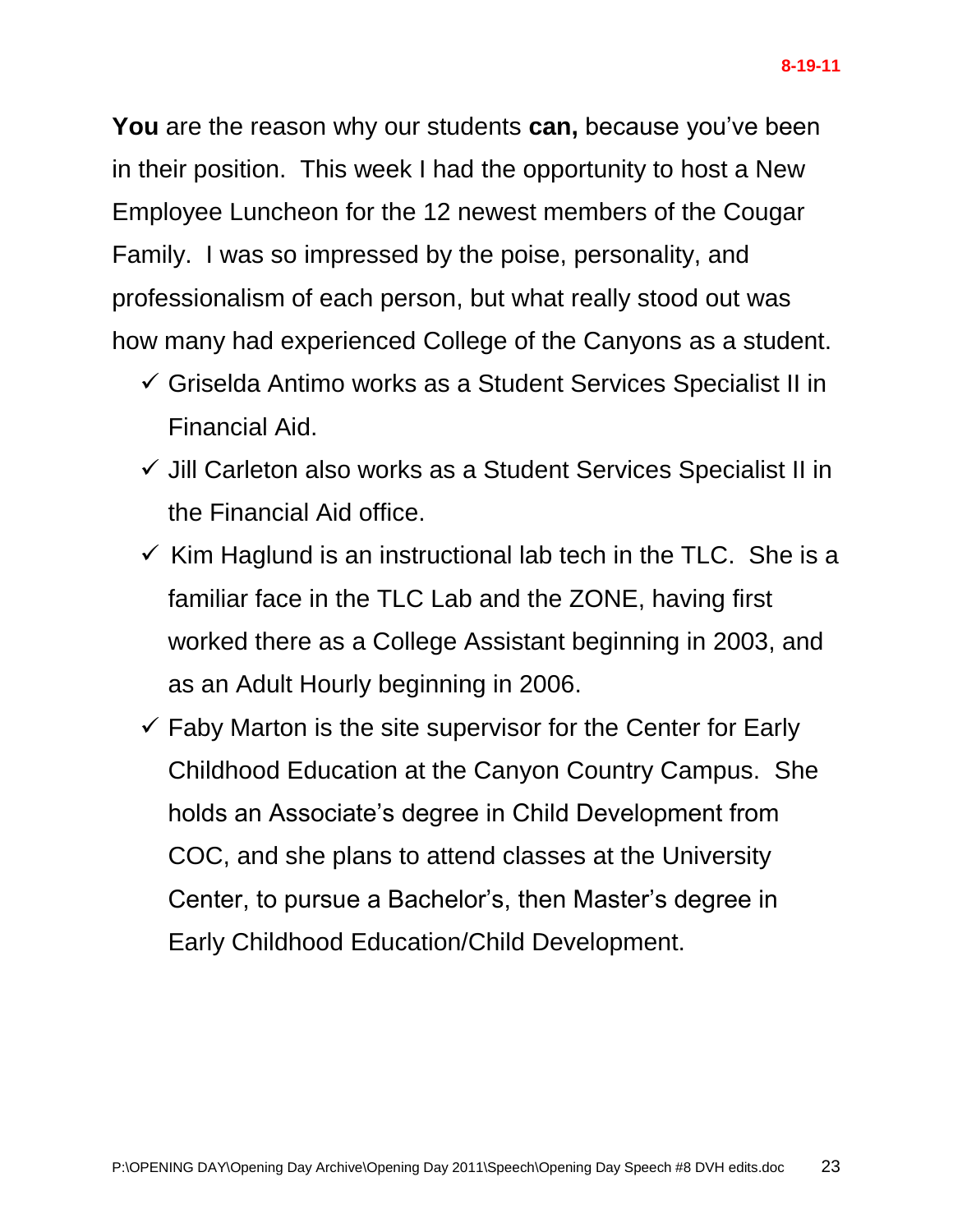$\checkmark$  Talya Salzarulo is a student services technician in Admissions and Records. She attended Academy of the Canyons, earned her Associate's degree here at College of the Canyons, and her Bachelor's degree from California State University, Bakersfield by attending classes at the University Center!

## **DVH TO ASK EMPLOYEES TO STAND UP**

Those of you here who have helped these former COC students who are now your colleagues should be immensely proud as you can see today the visible impact of what your encouragement, and understanding created and inspired.

And students will respond to you. They can see your hope for them in the eyes and hear it in the voice of COC employees who is here because they know deep down in the core of their very being that this college can – and does – change lives as you give them opportunity.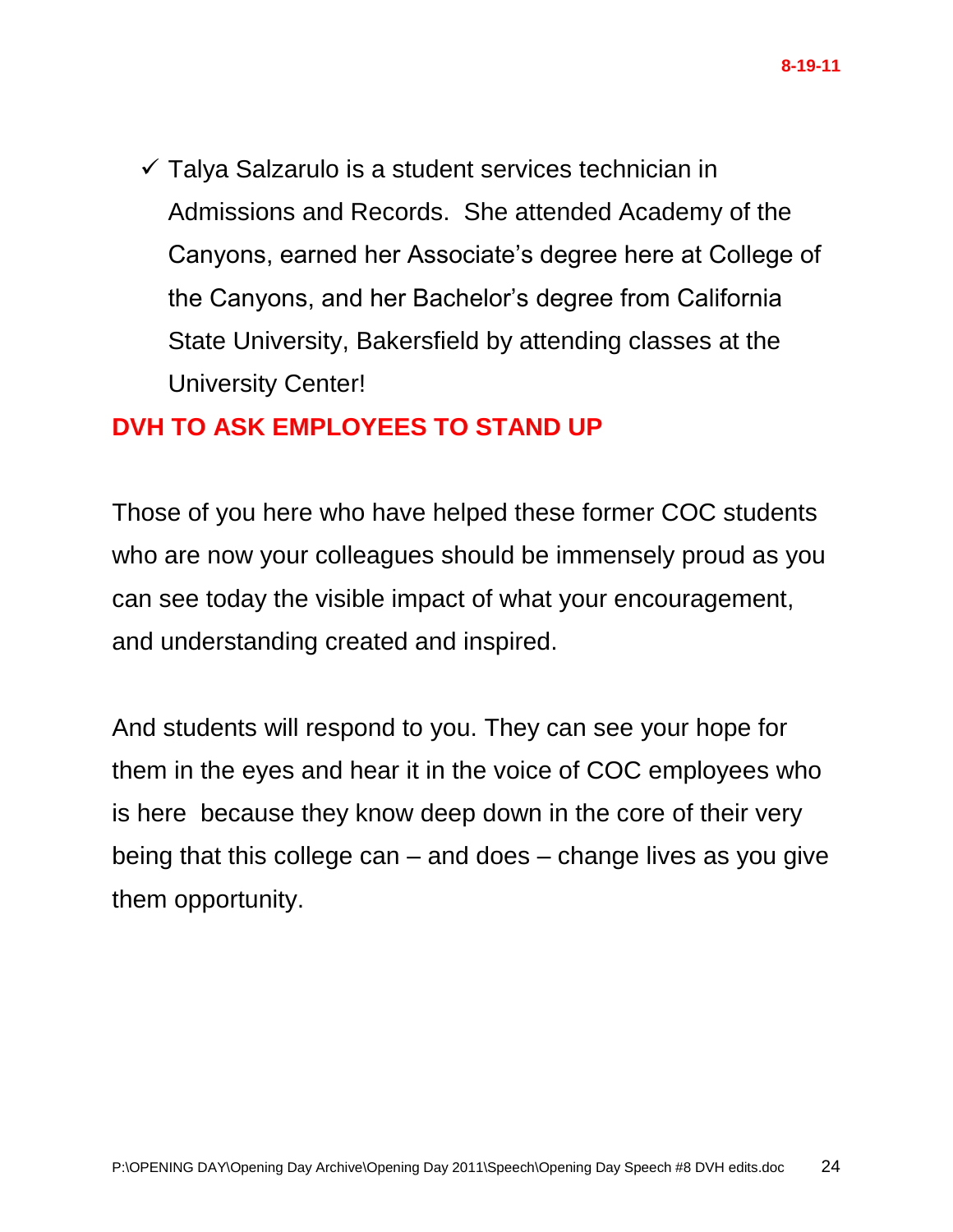## **Opportunity**

Albert Einstein said, "All that is valuable in human society depends upon the opportunity for development accorded the individual." More than anything, you inspire our students because you provide them with opportunities:

- $\checkmark$  An opportunity to learn.
- $\checkmark$  An opportunity to know the satisfaction of success.
- $\checkmark$  An opportunity to change directions.
- $\checkmark$  An opportunity to have hopes and dreams.
- $\checkmark$  An opportunity to work towards turning these into reality.

What students of all ages and backgrounds learn from you at College of the Canyons gives them the power to empower and reinvent themselves. It begins with a personal transformation. They master new skills, and accordingly, learn they have what it takes.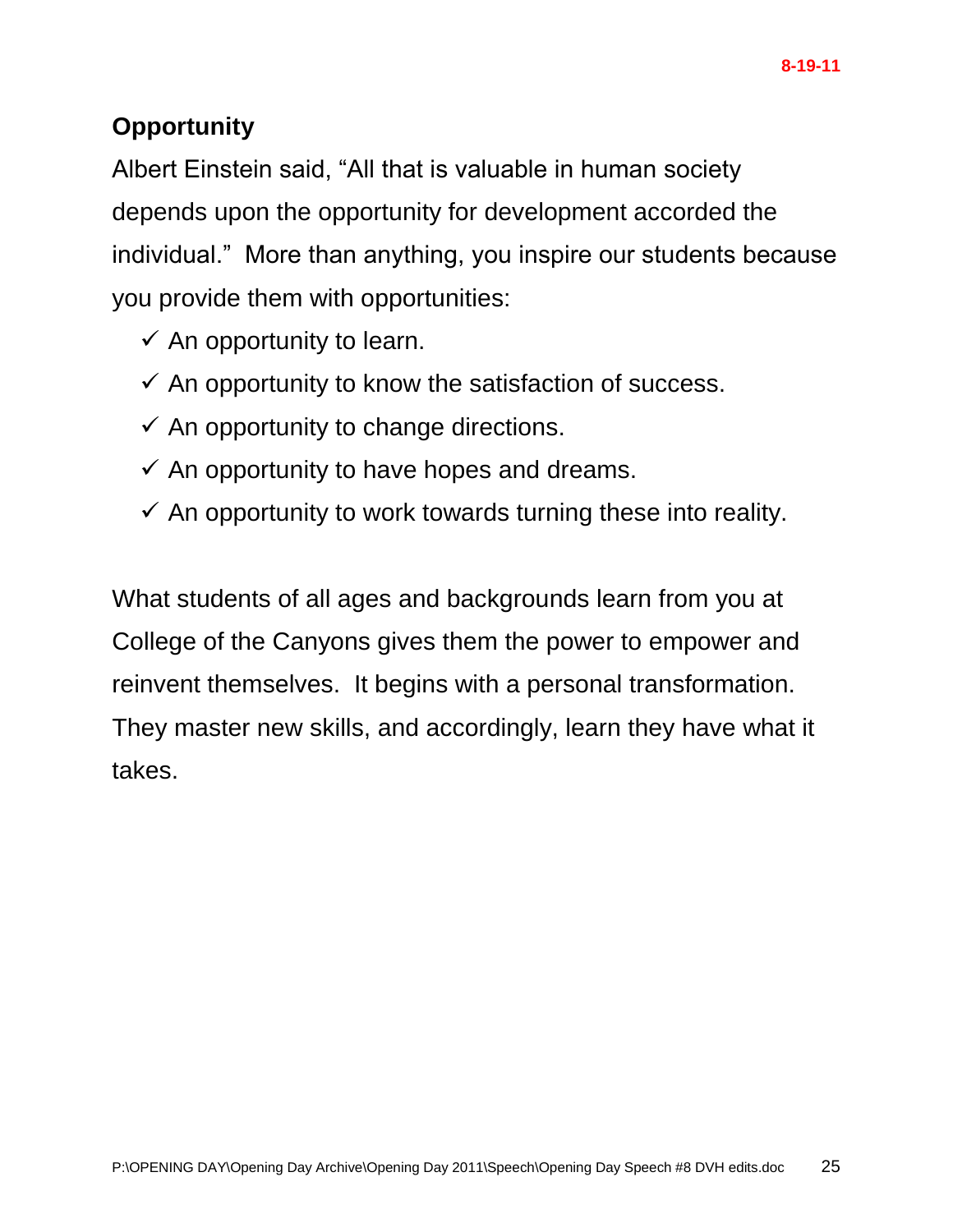Their self-doubts give way and are replaced with self-confidence, like this student, who wrote to tell me – "I have had such an amazing experience at COC. The professors are remarkable, the counselors are always helpful, the staff members are friendly, and the opportunities are endless. I was honored to proudly represent this college as an ambassador, serve as President of Psi Beta, and be an active member in the Psychology Club, Future Educators Club, Alpha Gamma Sigma and Sociology Club. Without (this) support, many of the opportunities and experiences I had would not have been possible."

Someone once said, "Confidence comes not from always being right, but from not fearing to be wrong." You provide our students a safe place where they can overcome their fears, where they can **risk doing**. In the process, they are inspired as they overcome challenges and prove to themselves they can learn, grow, and be who they want to be.

It is those skills that ultimately take their lives in new directions – that create opportunity. From that point, their potential is limitless.

- $\checkmark$  They believe in themselves and their capabilities.
- $\checkmark$  The ability to succeed was there all along.
- $\checkmark$  They just needed your help to discover it.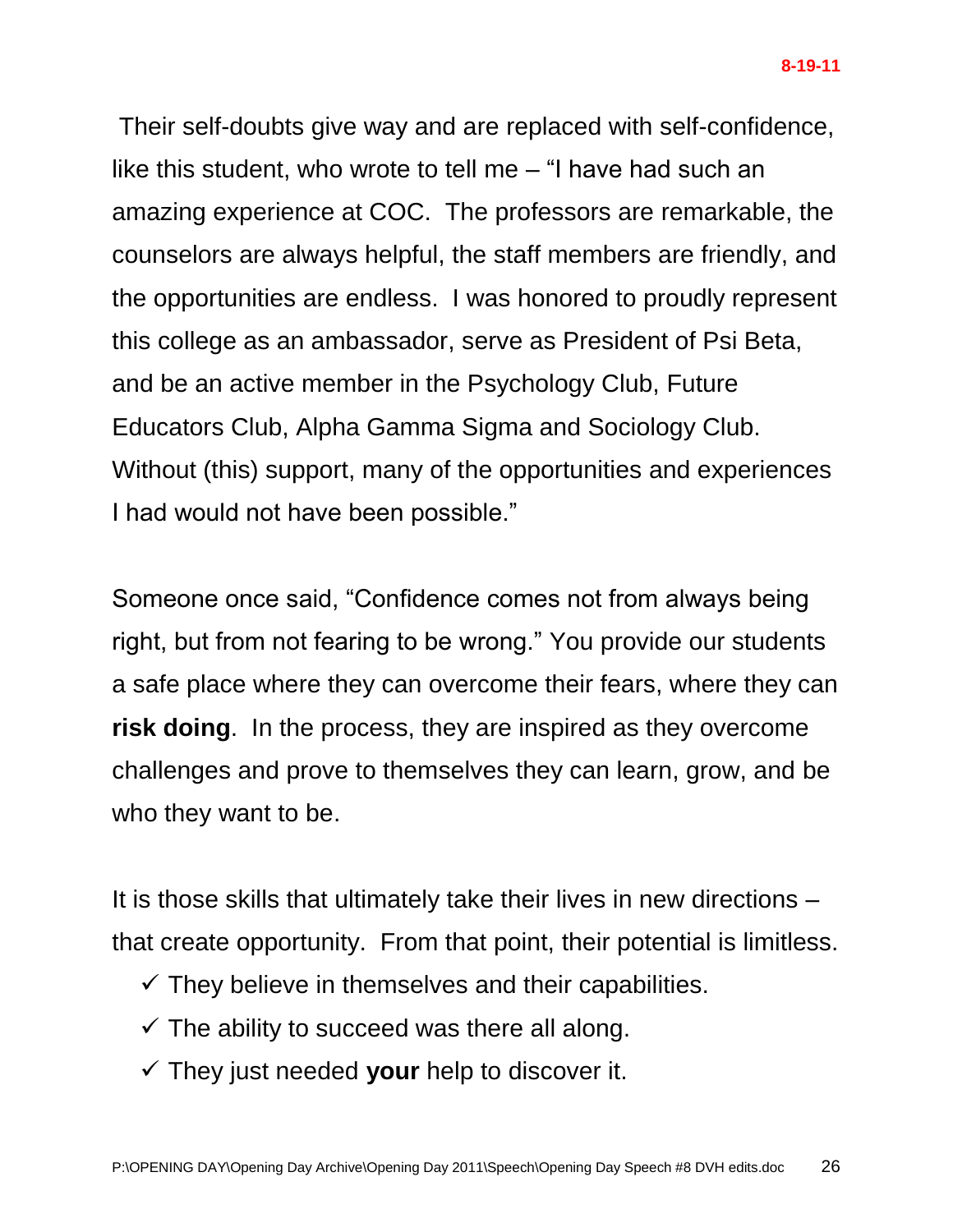$\checkmark$  And they did, because you took the time to help them discover it. Once discovered, that enabled them to create their own opportunities in the future.

Just like three of our Culinary Arts students, who were hired at Velvet Cupcakes, a new bakery in Valencia Town Center. Amanda McNelis, Megan Hourany and Marissa Oye were still taking classes at our Institute for Culinary Education when McNelis responded to a help wanted ad looking for bakers to work in the pastry shop during the holiday season.

From a pool of 200 applicants, McNelis was selected for an interview. "Two of the people I interviewed with were Le Cordon Bleu graduates," she said. "So for me, coming from nearby COC, I thought I probably had a fat chance."

She got the job, and business boomed, so she had a chance to expand COC's presence in the Velvet Cupcakes Kitchen. "My boss asked if I knew of anyone else from the COC culinary program," said McNelis, who has since been promoted to shift supervisor, "so I called Marissa and Megan, and they've been working here ever since."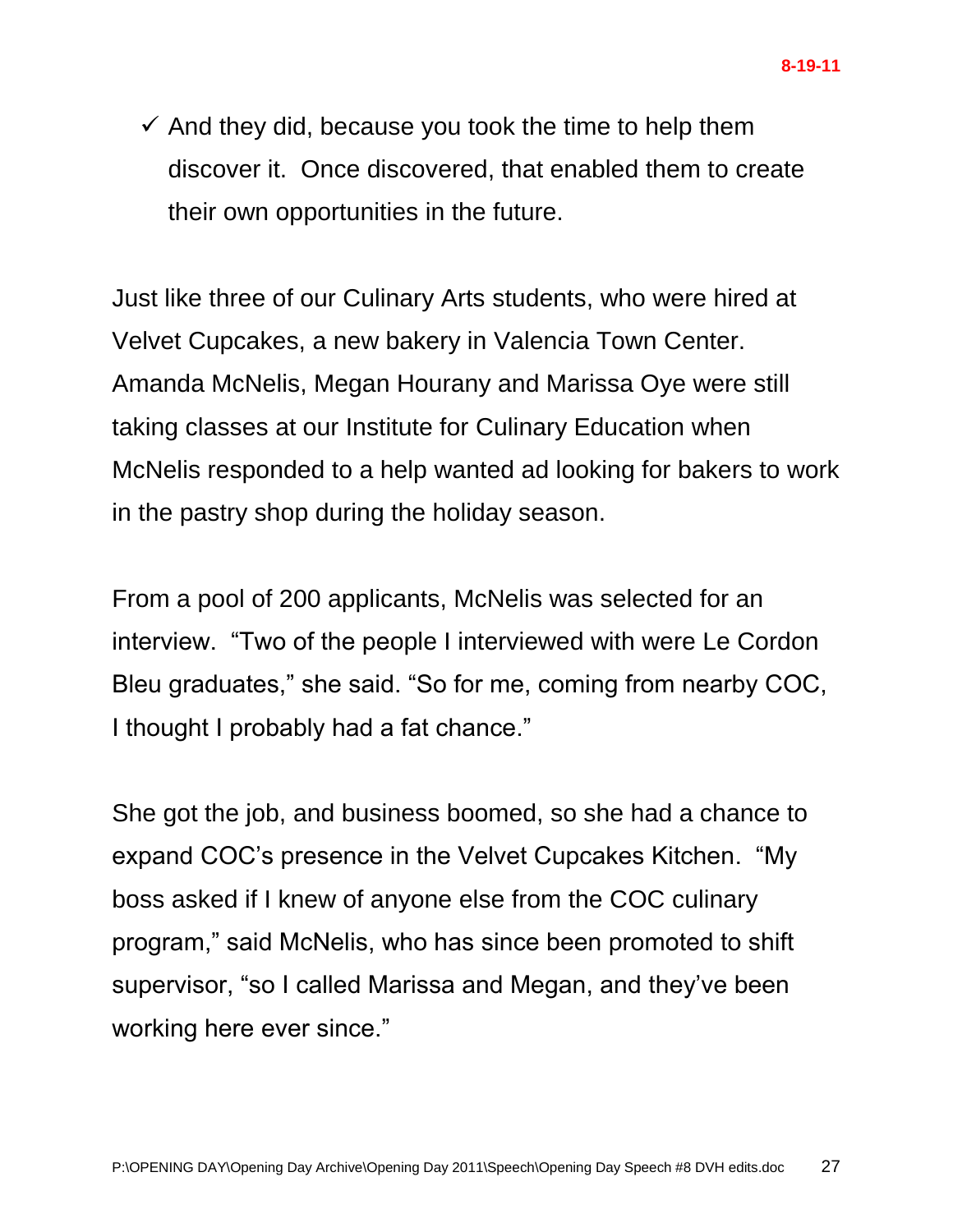The ability to inspire – what an amazing gift indeed – is unique, out of the ordinary, and it's not something that just anyone can do. But of course, the team of people who make up COC are far from just anyone ordinary. You are exceptional, and it's not surprising that you have the power to inspire our students.

Your dedication, passion, and involvement set the stage for our students' success. You continue to ask yourselves, "so what do I mean for our students?" You believe in you—and you continue to believe that we will always be better tomorrow than we were yesterday because we do it together. Someone in the community recently asked me, "What inspires you?" I answered without hesitation: "My colleagues at COC inspire me."

I'm proud of **who you are**, **of what you do** as a critical part of the team, and the success that you enable us to achieve. Because **you** come to work every day equipped with common sense, compassion, a sense of humor, confidence, a team orientation, an innovative, risk-taking spirit, tenacity, commitment, an aspiration to succeed, and creativity, **you** make a difference in the lives of the students we so proudly serve.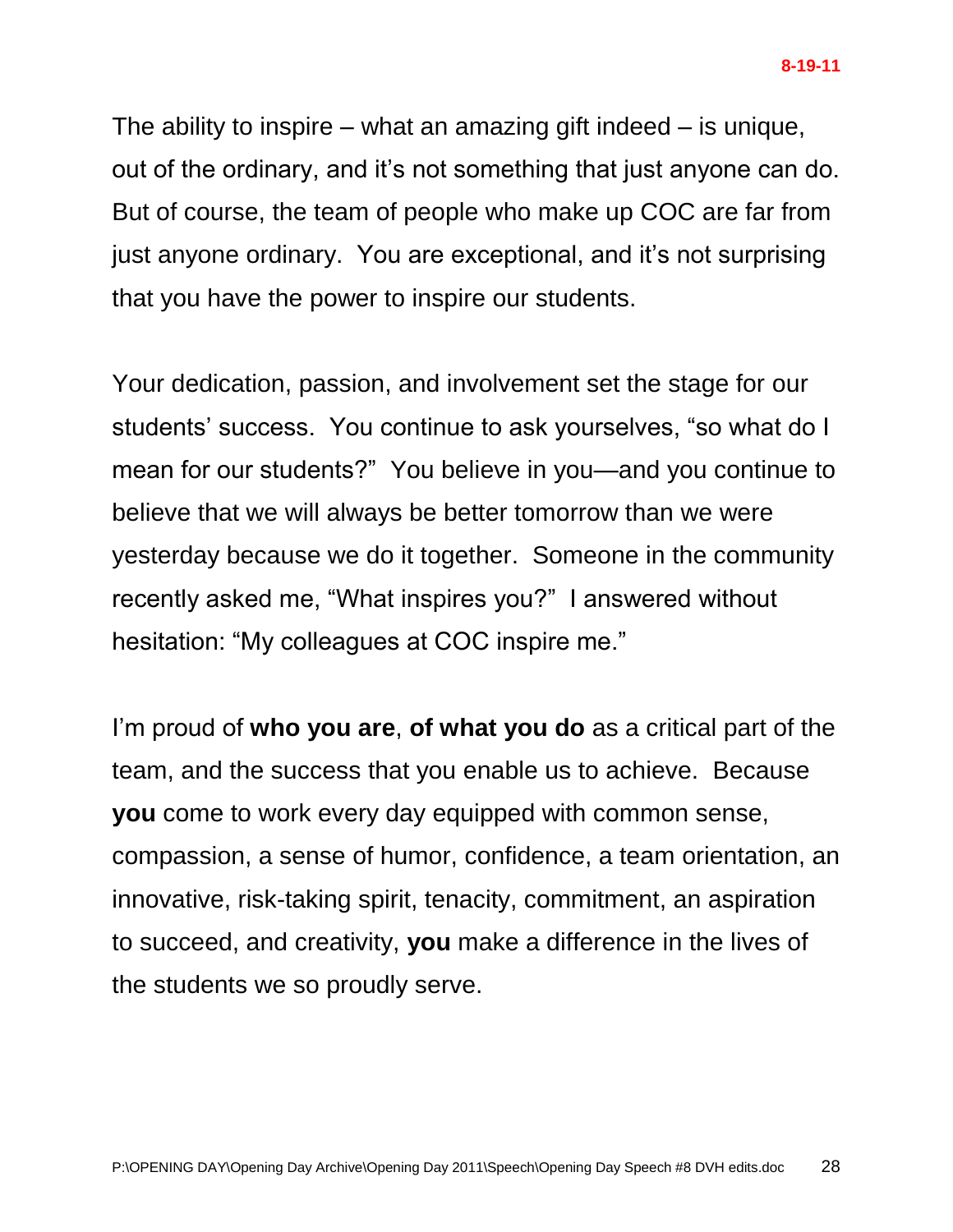It has been said that "opportunities usually disguise themselves as hard work so most people don't recognize them." The same is true at College of the Canyons. Doing difficult things brings great rewards. If you do easy things all the time, you don't feel a profound sense of accomplishment. If you get a difficult thing done, as I know many of you do, you feel better about yourself since you stretched your abilities further. We can do amazing things if we see it in our minds, set a great goal, and work on it with all our might. And in the process, our students and the greater Santa Clarita community are inspired as well.

It is an inspiration that energizes me like nothing else does – the courage to do something new, to take a risk, and to have the confidence to pursue our dreams with quality, integrity, focus and character.

At COC, we do not hesitate to leap into the dream – to try new things. Where would we be if we didn't?

- $\checkmark$  Would we have a University Center?
- $\checkmark$  Would we be moving ahead with an on-campus Culinary Arts facility?
- $\checkmark$  Would we have the First Year Experience Program?
- $\checkmark$  Would we have a Volunteer Bureau?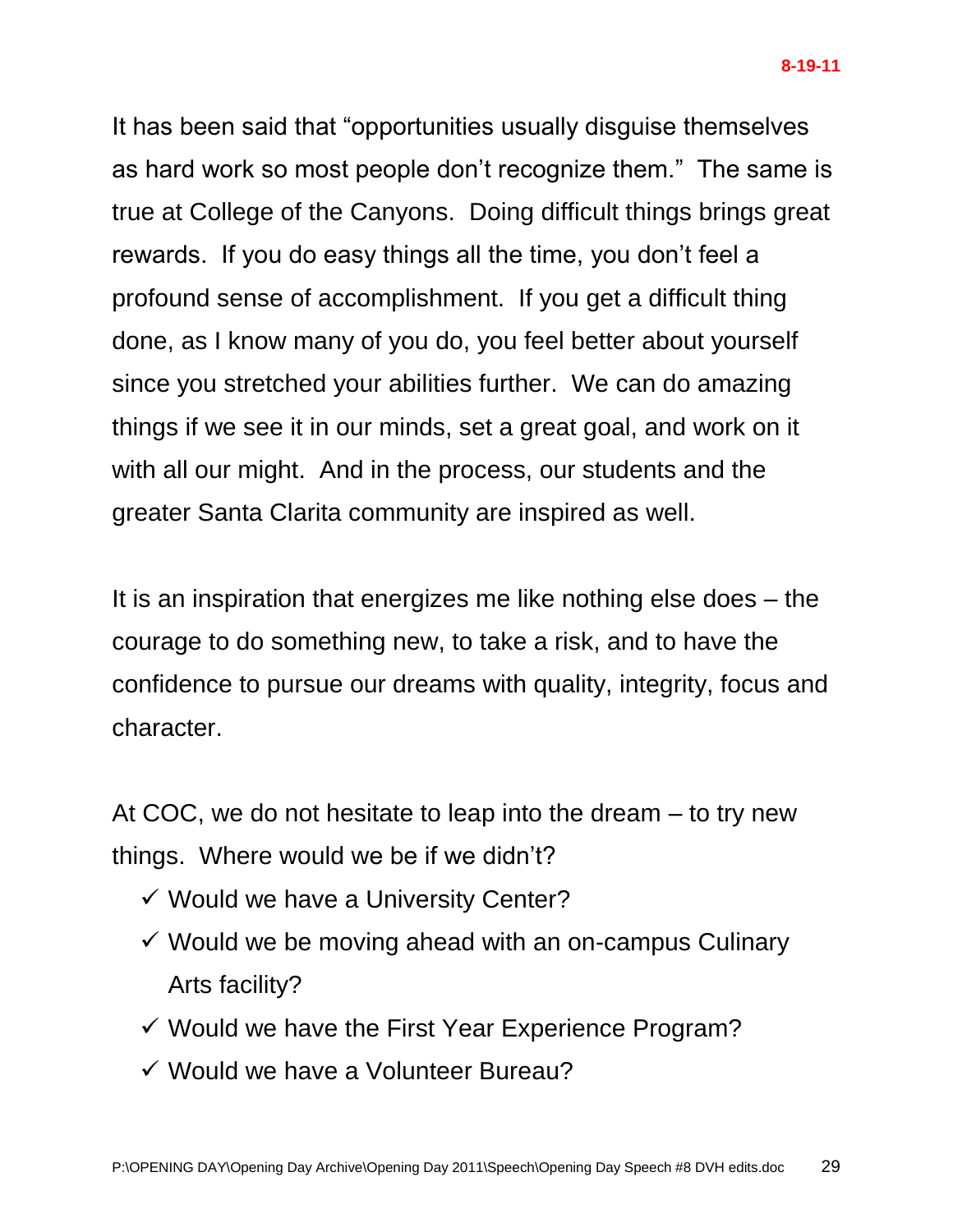- $\checkmark$  Would we have The Zone?
- $\checkmark$  Would we have the Writing Achievement Center, or the SIGMA Math Achievement Center?
- $\checkmark$  Would we have the Gardens of the Canyons?
- $\checkmark$  Would we have a national championship hockey team?
- $\checkmark$  Would we have a permanent Student Art Collection?
- $\checkmark$  Would we have a Canyon Country Campus, which for the first time will enroll over 5,000 students?

The dream will never come true if you only keep it in your mind and don't move into the driver's seat to move it forward. Here, we take all the experience we can and we look for new experiences. And, as we do, we grow! We learn new skills and figure out complex things, and we have fun! We live out our dreams by learning the skills we need to do amazing, fun things with our lives and our college for our students. And that adds a spirit and creates an attitude that is contagious, and inspirational to our students.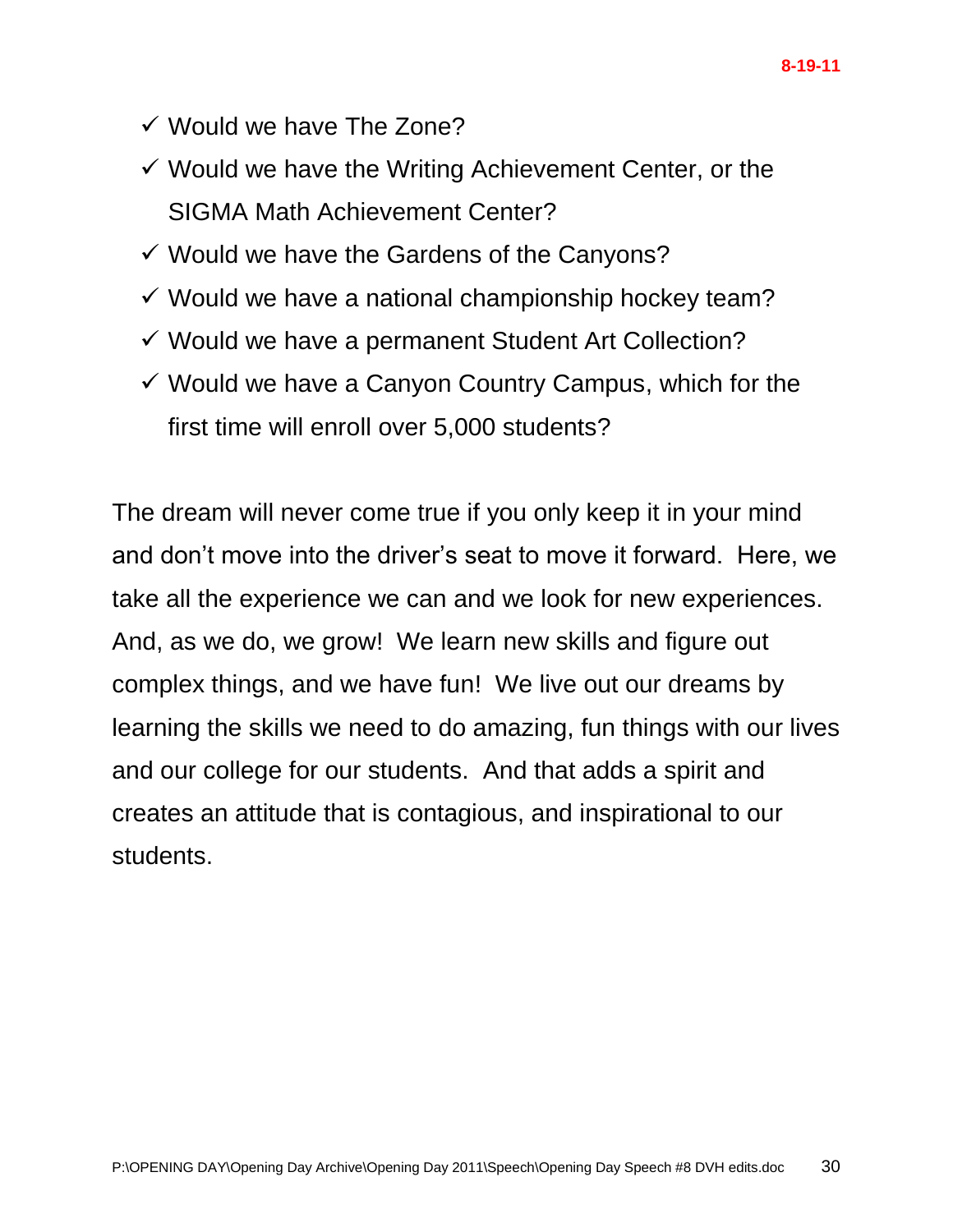The attitude that people bring to what they do either sets the stage for innovation or stifles it. At College of the Canyons, attitude lights the way for dreamers, doers, and builders and energizes us all as we do what we do in our own COC way.

It is the fuel that drives this place! When posed with questions that could have been met elsewhere with a "no, it is not possible," instead we answer "can do" and "we will" and we do it.

Regardless of what changes lie ahead in the future, I am confident that as we have through the last five recessions, we will meet the challenges, help our students to do the same, inspire thousands and put the wheels in motion to achieve great dreams as we have for more than four decades. Now at the beginning of this new semester, it is more important than ever that we strive to help our students and each other achieve the goals that we set for ourselves. It's up to us to us in public education to dream bigger dreams and to make those dreams come true.